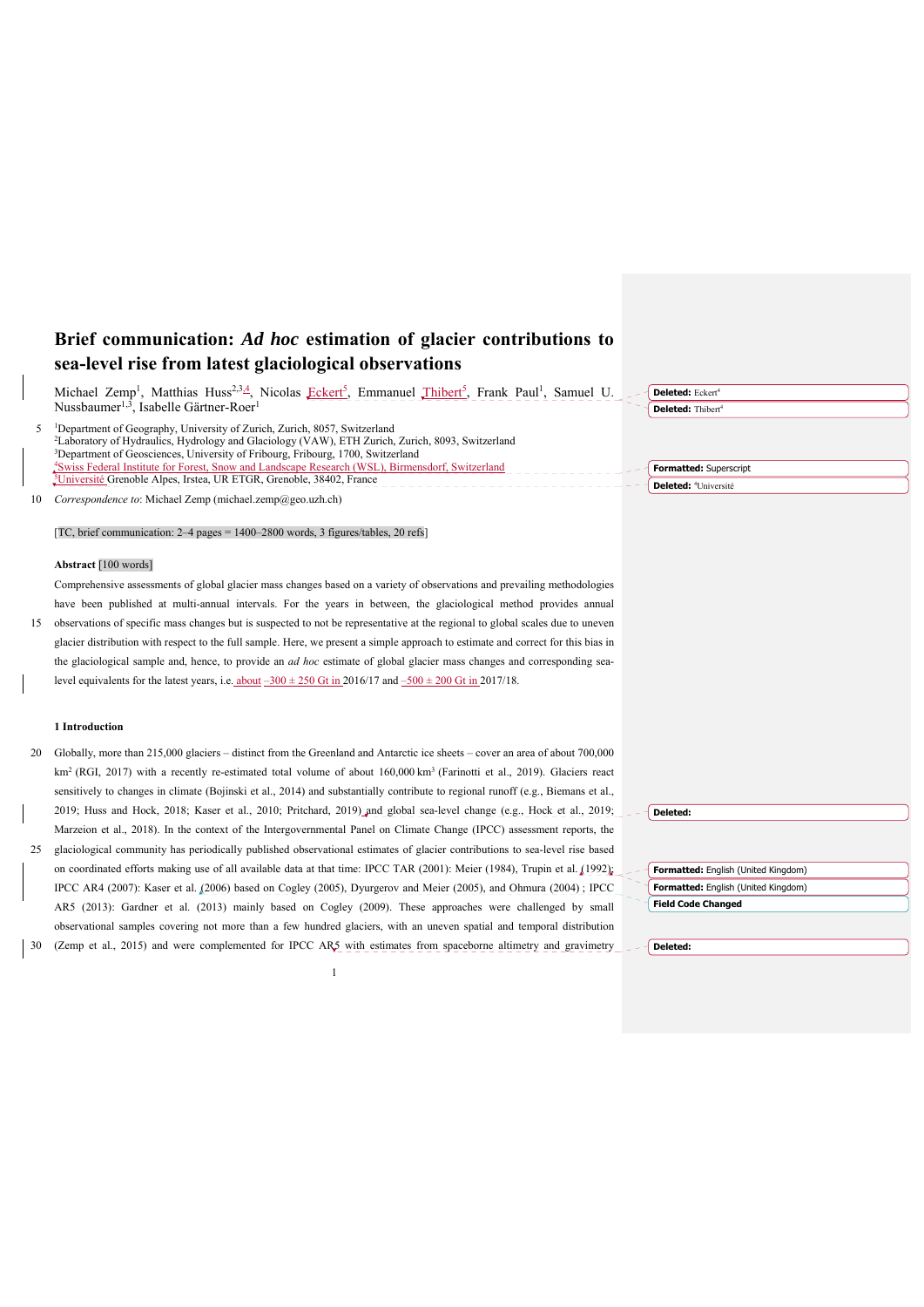(Gardner et al., 2013). In view of the IPCC Special Report on the Ocean and Cryosphere in a Changing Climate (IPCC, 2019), Zemp et al. (2019) increased the observational sample to more than 19,000 glaciers by combining the results from glaciological and geodetic (from DEM differencing) methods to assess annual mass changes and corresponding sea-level equivalents from 1961 to 2016. All of these major assessments provided new observational baselines for the comparison with estimates based on other methods such as spaceborne gravimetry or altimetry (e.g., Bolch et al., 2013; Wouters et al., 2019), as well as for modelling studies of future glacier contributions to regional runoff and global sea-level change. In view of the *global stocktake* to assess the collective progress towards achieving the Paris Agreement (cf. UNFCCC, 2016, Article

14), there is an increased demand for regular updates on the state of the climate. However, the approaches underlying these results are unsuitable for providing annual updates on the basis of new glaciological observations acquired each year due to

- 10 the extensive analysis efforts required and due to generic lack of updates from multi-annual geodetic surveys (from DEM differencing). Here, we present a framework to infer *ad hoc* (i.e., timely but preliminary) estimates of global-scale glacier contributions to sea-level rise from annual updates of glaciological observations. For this purpose, we combine the annual anomaly provided by the glaciological sample (relative to a decadal mean) with the (mean) absolute mass-change rate of a reference dataset (i.e., Zemp et al., 2019) over a common calibration period (from 2006/07 to 2015/16). As a result, we here
- 15 provide preliminary estimates of regional and global glacier mass changes and related uncertainties for the hydrological years 2016/17 and 2017/18. We also discuss the regional biases of the glaciological sample and conclude with a brief outlook on possible applications and remaining limitations of the glaciological observation network of the World Glacier Monitoring Service (WGMS).

### **2 Data and methods**

#### 20 **2.1 Regional glacier areas and related change rates**

The global distribution of glaciers is taken from the Randolph Glacier Inventory (RGI) version 6.0 (RGI, 2017). This dataset lists 215,547 glaciers covering a total area of 705,739 km<sup>2</sup>, mainly for survey years between 2000 and 2010. The glaciers in the RGI are grouped into 19 first-order regions, which seems to be appropriate with respect to the spatial correlation distance of glacier mass-balance variability (that is, several hundred kilometres; Cogley and Adams, 1998; Letréguilly and Reynaud, 25 1990). We consider changes in glacier area over time by using annual change rates for all first-order regions from Zemp et al. (2019, and references therein), based on a data collection from the literature. The regional glacier surface area *S* for a given year *t*1 was calculated as:

$$
S_{t_1} = S_{t_0} + (t_1 - t_0) \cdot \frac{\delta S}{\delta t} = S_{t_0} + n \cdot \frac{\delta S}{\delta t} \tag{1}
$$

| <b>Deleted:</b> (2019)        |  |
|-------------------------------|--|
|                               |  |
|                               |  |
|                               |  |
|                               |  |
|                               |  |
| Deleted: (e.g.                |  |
|                               |  |
| Deleted: )                    |  |
|                               |  |
|                               |  |
|                               |  |
| Deleted: )                    |  |
|                               |  |
|                               |  |
|                               |  |
|                               |  |
|                               |  |
| <b>Deleted:</b> computational |  |
| Deleted: produce              |  |

**Deleted:** (that is, several hundred kilometres; Cogley and Adams (1998), Letréguilly and Reynaud **Deleted:** )

$$
30\,
$$

 $\overline{\phantom{a}}$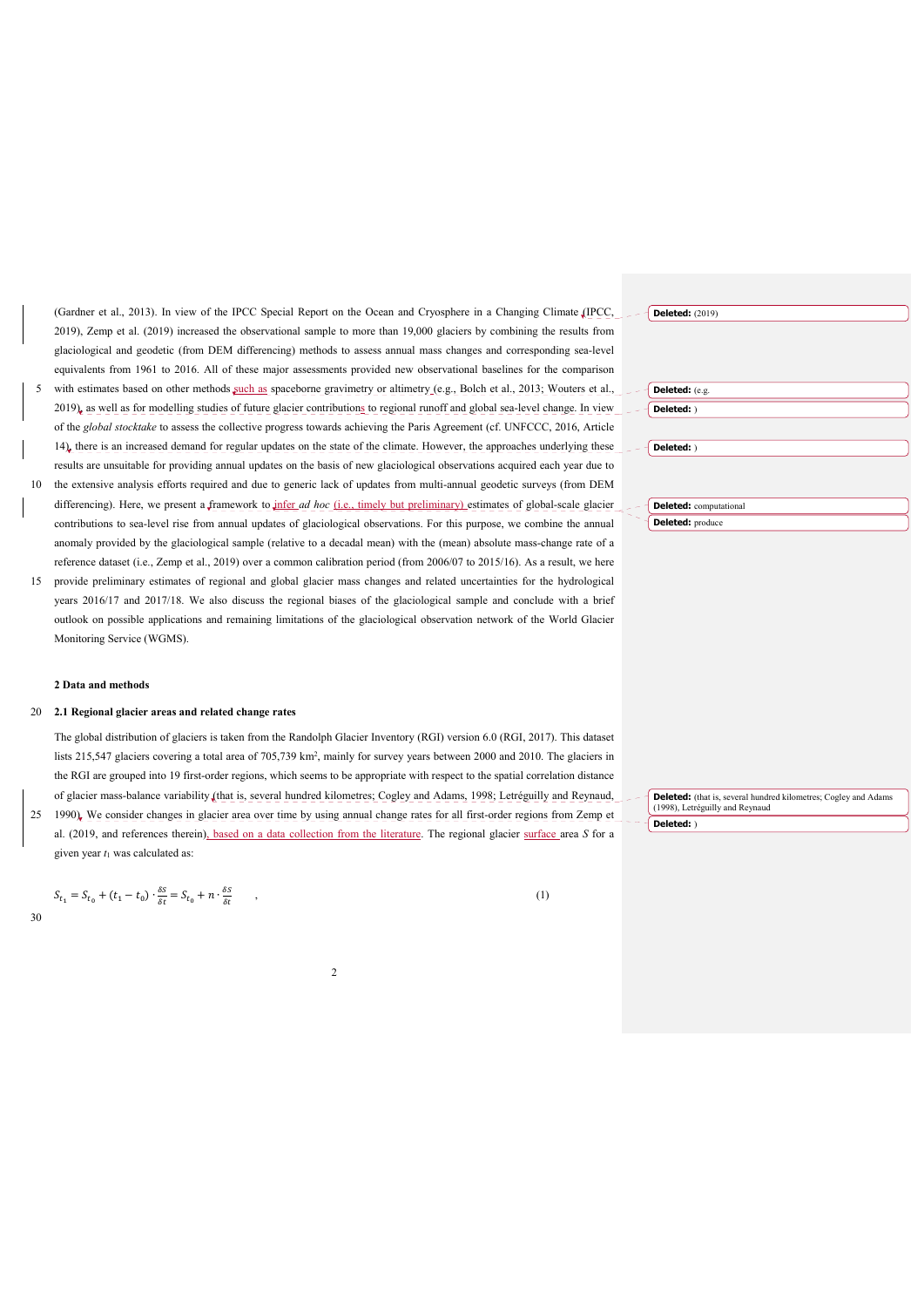where *S*<sub>t<sub>0</sub></sub> is the regional glacier area in the (regionally averaged) survey year of the RGI, *δS/* $δt$  the annual area-change rate, and *n* the number of years between  $t_0$  and  $t_1$ .

# **2.2 Regional glacier mass changes**

We use the regional and global glacier mass changes (based on spatial interpolation) from 1961/62 to 2015/16 from Zemp et 5 al. (2019) as a reference dataset, including corrected values for Iceland (cf. Zemp et al., 2020). For each region, this data set combines the temporal variability from the glaciological sample, obtained using a spatiotemporal variance decomposition model, with the glacier-specific change rates of the geodetic sample. These calibrated annual time series in the metre water equivalent <u>unit</u> (1 m w.e. = 1,000 kg m<sup>-2</sup>) were extrapolated from the observational to the full glacier sample within the region and multiplied by regional surface areas, resulting in regional mass changes in the unit Gt  $(1Gt = 10^{12} \text{ kg})$ . Full details 10 are found in Zemp et al. (2019).

# **2.3 Glaciological observations**

The glaciological method provides glacier-wide mass changes by using point measurements from seasonal or annual *in situ* campaigns, extrapolated to the overall glacier surface (cf. Cogley et al., 2011). We used the latest release of the Fluctuations of Glaciers (FoG) database as available from the WGMS (2019). This dataset is basically consistent with the glaciological 15 data from 1961/62 to 2015/16 as used by Zemp et al. (2019) but includes updated mass balances for 2016/17 and 2017/18, as well as some corrections and addenda for earlier years. In total, this dataset contains 6,986 annual mass balances from 459 glaciers. For 2016/17 and 2017/18, it contains annual balances from  $154$  and  $103$  glaciers, respectively. The WGMS

provides glaciological balances for hydrological years, which begin near the start of the accumulation season and end near the end of the ablation season (cf. Cogley et al., 2011). As a consequence, the results refer to different time periods when 20 comparing regions from the Northern to the Southern Hemisphere, or to the Low Latitudes.

#### **2.4** *Ad hoc* **estimation of regional mass changes and sea-level equivalents**

A change in climatic factors is reflected in a corresponding change of the (regional climatic) Equilibrium Line Altitude (ELA, cf. Cogley et al., 2011), which shifts the vertical mass-balance profile ( $\overline{Fig. S1a-e}$ ). The glaciers of a region can react with a large range of specific mass balances to such a change  $(Fig. S1d; Kuhn et al., 1985)$ . At the same time, these glaciers

25 are expected to feature common mass-balance anomalies (Fig. S1d; Vincent et al., 2017), i.e., positive or negative deviations for a decrease or increase of the ELA, respectively. Building on these basic assumptions, we calculated the annual *ad hoc* estimate for regional mass changes (Fig. S1e) and corresponding sea-level equivalents for a given *ad hoc* year of observations *Y* (e.g. 2017/18) in the following five steps.

| ᅴ | <b>Deleted:</b> values |
|---|------------------------|
|   | <b>Deleted:</b> unit   |
|   | Deleted: r             |

| <b>Formatted: Font: Italic</b>                                                        |
|---------------------------------------------------------------------------------------|
| Deleted: Glacier-wide specific mass-balance data based on the<br>glaciological method |
| <b>Deleted:</b> are                                                                   |
| <b>Deleted:</b> as available from the                                                 |
| Deleted: of                                                                           |
| <b>Deleted:</b> preliminary estimates for                                             |
| Deleted: .                                                                            |
| Deleted: 955                                                                          |
| Deleted: 453                                                                          |
| <b>Deleted: 150</b>                                                                   |
| Deleted: 70                                                                           |
|                                                                                       |

| $-$ - Formatted: Highlight                                                                                       |
|------------------------------------------------------------------------------------------------------------------|
| $-$ - $\overline{\phantom{a}}$ <b>Formatted:</b> Highlight                                                       |
| $-$ - $\overline{\phantom{a}}$ <b>Formatted:</b> Highlight                                                       |
| $\mathcal{L}$ – $\mathcal{L}$ <b>Deleted:</b> For a given <i>ad hoc</i> year of observations $Y$ (e.g. 2017/18), |
| -- Formatted: Highlight                                                                                          |

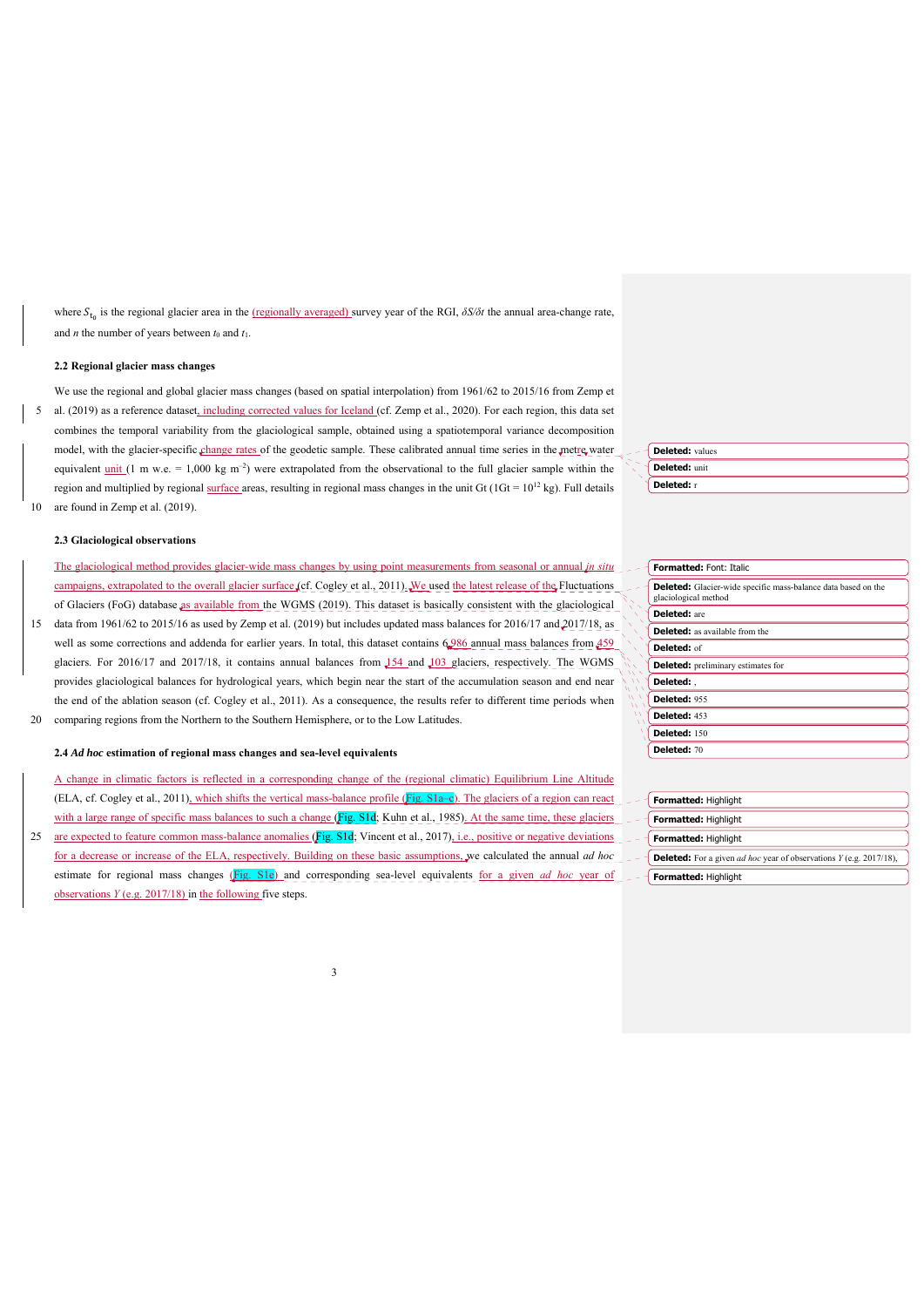|    | ( <i>i</i> ) For each glacier g with observations in <u>a given year</u> Y, we calculated the glaciological mass-balance anomaly $\beta$ similar to        | Formatted: Font: Italic                             |
|----|------------------------------------------------------------------------------------------------------------------------------------------------------------|-----------------------------------------------------|
|    | the "centred mass balance" by Vincent et al. (2017), as the anomaly of the glaciological balance of the <i>ad hoc</i> year $B_{\text{glac},Y,g}$           | Deleted: centred                                    |
|    | with respect to the arithmetic mean balance over the calibration period from 2006/07 to 2015/16 $\bar{B}_{\text{glac},2007-2016,d}$ .                      | Deleted:                                            |
|    |                                                                                                                                                            | <b>Deleted:</b> annual                              |
|    |                                                                                                                                                            | Formatted: Font: Italic                             |
|    | 5 $\beta_{Y,g} = B_{\text{glac},Y,g} - \bar{B}_{\text{glac},2007-2016,g}$ .<br>(2)                                                                         | <b>Deleted:</b> from                                |
|    |                                                                                                                                                            |                                                     |
|    | Note that $\Sigma_{i=2007}^{2016}$ $\beta_{i,g} = 0$ by definition. Here, the calibration period was set to the last decade of available reference data as | <b>Deleted:</b> Over the calibration period results |
|    | these years best reflect the current mass-change conditions and provide largest glaciological sample size.                                                 | <b>Deleted:</b> show that                           |
|    |                                                                                                                                                            | <b>Deleted:</b> years                               |
|    | (ii) For each RGI region r, the mean glaciological mass-balance anomaly $\bar{\beta}$ was calculated as the arithmetic average anomaly                     | Deleted:                                            |
| 10 |                                                                                                                                                            | <b>Formatted: Font: Italic</b>                      |
|    | of the number of glaciers $G$ with available data in $Y$ :                                                                                                 | Deleted: centred                                    |
|    |                                                                                                                                                            |                                                     |
|    | $\bar{\beta}_{Y,r} = \frac{\sum_{g=1}^{G} \beta_{Y,g}}{G}$<br>(3)                                                                                          |                                                     |
|    |                                                                                                                                                            |                                                     |
|    |                                                                                                                                                            | Formatted: Font: Italic                             |
| 15 | (iii) For each region r, the <i>ad hoc</i> estimate of the annual specific mass change $B_{adhoc}$ (in m w.e.) was calculated by adding                    | <b>Deleted:</b> regional                            |
|    | the regional anomaly $\bar{\beta}$ of the <i>ad hoc</i> year (in m w.e.) to the mean specific mass change $\bar{p}_{ref}$ of the corresponding region      | Deleted: $vr^{-1}$                                  |
|    | from the reference data over the calibration period from 2006/07 to 2015/16 (in m w.e. $yr_i^{-1}$ ):                                                      | <b>Deleted:</b> mean                                |
|    |                                                                                                                                                            | Deleted:                                            |
|    |                                                                                                                                                            | Deleted:                                            |
|    | $B_{\text{adhoc}.Y,r} = m \cdot \bar{\beta}_{Y,r} + \bar{B}_{\text{ref},2007-2016,r}$<br>(4)                                                               | Formatted: Superscript                              |
| 20 |                                                                                                                                                            | Formatted: Font color: Red                          |
|    | Basically, this corresponds to a linear regression model with slope m and y-intercept $\bar{B}_{ref}$ (Fig. S2). We set $m = 1$ in order to                | <b>Deleted:</b> $\bar{\beta}_{Yr}$ +                |
|    | make the $\mu d$ hoc estimation applicable to reference data providing mass-change rates but without annual resolution (cf. Fig.                           | Deleted:                                            |
|    | S3) and compare these results with the ones from a regression model with variable slopes (Table S2). Apart from that, we                                   | <b>Formatted: Font: Italic</b>                      |
|    | note that for a stable glacier sample (i.e., observations available from the same glaciers from year to year), the present                                 | Formatted: Highlight                                |
|    |                                                                                                                                                            | Formatted: Font: Italic                             |
| 25 | approach corresponds to a simple bias correction of the glaciological sample with respect to the reference data. The                                       | Formatted: Font: Italic                             |
|    | corresponding regional bias $\varepsilon$ of the glaciological sample can be calculated as:                                                                | Formatted: Highlight                                |
|    |                                                                                                                                                            | Formatted: Highlight                                |
|    | $\varepsilon_{\text{glac},2007-2016,r} = \bar{B}_{\text{glac},2007-2016,r} - \bar{B}_{\text{ref},2007-2016,r}$<br>(5)                                      | Deleted: ¶                                          |
|    |                                                                                                                                                            | Deleted:                                            |
| 30 | (iv) For each region r, we calculated the <i>ad hoc</i> estimate of the regional mass change $\Delta M$ by multiplying the regional                        | <b>Deleted:</b> (in $\text{Gt yr}^{-1}$ )           |
|    | specific mass change by the regional glacier area for that particular year $S_{\chi_{\psi}}$ considering the cumulative area changes since                 | Formatted: Font: Italic                             |
|    | the survey year of the RGI (cf. $Eq. 1$ ):                                                                                                                 | <b>Deleted:</b> (in m w.e. $yr^{-1}$ )              |
|    |                                                                                                                                                            | <b>Deleted:</b> $(in km2)$                          |
|    | 4                                                                                                                                                          |                                                     |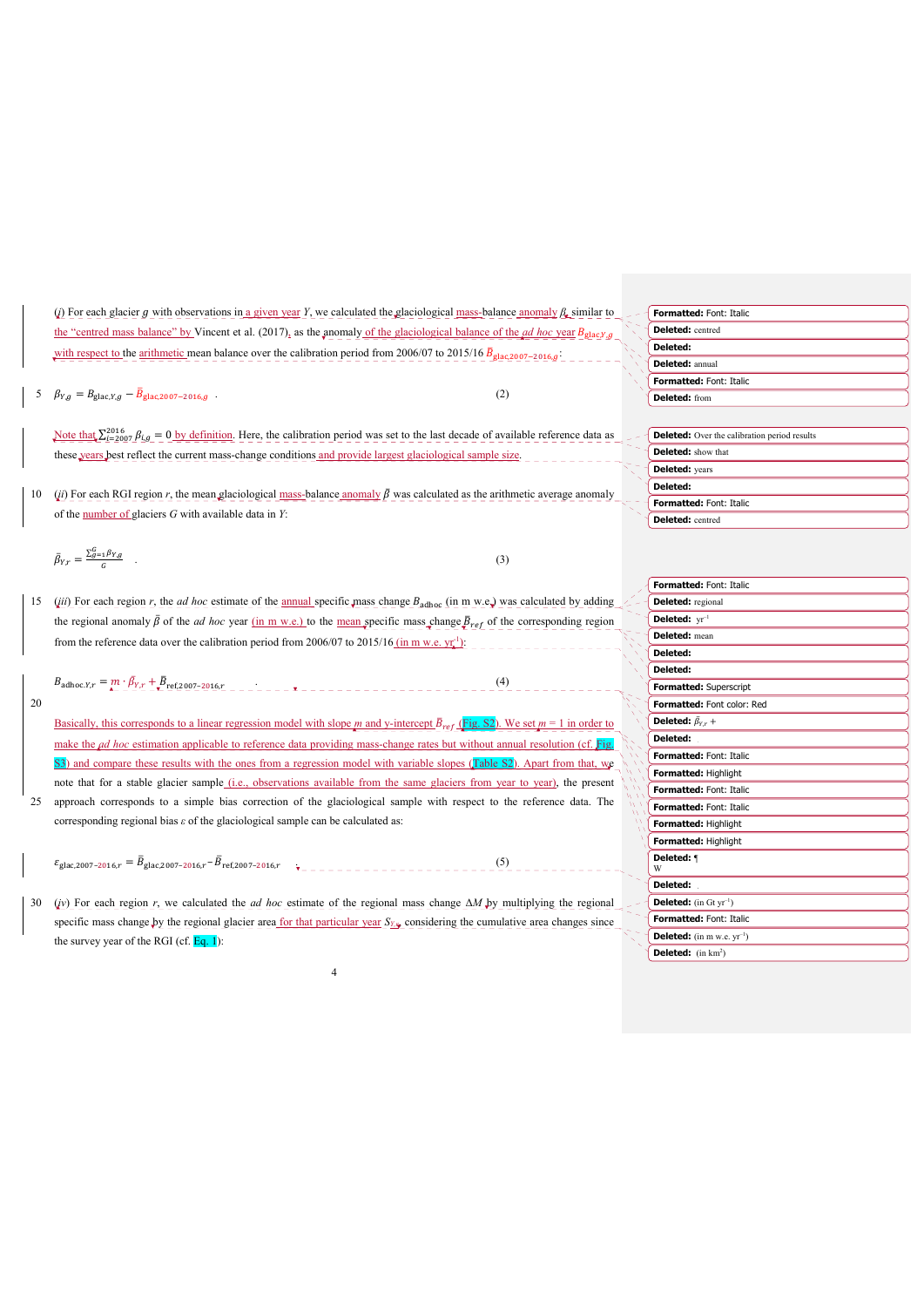| $\Delta M_{\text{adhoc},Y,r} = \frac{B_{\text{adhoc},Y,r}}{r}$ $S_{Y,r}$ $S_{Y,r}$ $S_{Y,r}$ $S_{Y,r}$ $S_{Y,r}$ $S_{Y,r}$ $S_{Y,r}$ $S_{Y,r}$ $S_{Y,r}$ $S_{Y,r}$ $S_{Y,r}$ $S_{Y,r}$ $S_{Y,r}$ $S_{Y,r}$ $S_{Y,r}$ $S_{Y,r}$ $S_{Y,r}$ $S_{Y,r}$ $S_{Y,r}$ $S_{Y,r}$ $S_{Y,r}$ $S_{Y,r}$ $S_{Y,r}$ $S$ |  |
|----------------------------------------------------------------------------------------------------------------------------------------------------------------------------------------------------------------------------------------------------------------------------------------------------------|--|
|                                                                                                                                                                                                                                                                                                          |  |
| (v) Finally, we calculated the <i>ad hoc</i> estimate of the corresponding worldwide sea-level equivalent <i>SLE</i> as:                                                                                                                                                                                 |  |
|                                                                                                                                                                                                                                                                                                          |  |

 $SLE_{\text{adhoc}, Y} = (-1 \cdot \sum_{r=1}^{R} \Delta M_{\text{adhoc}, Y, r}) / S_{\text{ocean}_{\text{KL}}}$ 

where  $S_{\text{ocean}}$  is the area of the ocean with  $362.5 \times 10^6 \text{ km}^2$  (Cogley, 2012).

10 For regions with no glaciological observations in the *ad hoc* year, we used available data from neighbouring regions. In line with Zemp et al. (2019), we selected WGMS *reference* glaciers with long-term data series from neighbouring regions that feature a similar mass-balance variability based on qualitative and quantitative criteria, such as a good correlation between mass-balance series available from earlier years (see Table S1).

#### **2.5 Uncertainty estimates**

5

- 15 The regional mass changes from Zemp et al. (2019) come with error bars considering uncertainties from four independent sources: the temporal variability in the glaciological sample, the long-term geodetic mass changes, the extrapolation to unmeasured glaciers, and the regional glacier area. We combined these overall error bars from Zemp et al. (2019) with an additional uncertainty related to the estimation of the mass-balance anomaly. For the latter, we estimated the uncertainty as 1.96 times the (sample) standard deviation of the mean glaciological mass-balance anomaly for each region over the
- 20 calibration period from 2006/07 to 2015/16 (cf. Eq. 3), which corresponds to a 95% confidence interval. In cases with only one glacier in the glaciological sample (resulting in a standard deviation of zero), we set the uncertainty to 100% of the anomaly. The two errors related to the reference dataset and to the mass-balance anomaly were combined according to the law of random error propagation. For global sums, the overall error was calculated by cumulating the regional errors according to the law of random error propagation for independent terms.

# 25 **3 Results and discussion**

#### **3.1** *Ad hoc* **estimates for 2016/17 and 2017/18**

For 2016/17, the glaciological observations from  $\frac{154 \text{ g} \cdot 15}{24 \text{ g} \cdot 15}$  of 19 regions) give a global average specific mass change of  $-0.5 \pm 0.4$  m w.e.  $\sqrt{\text{Table 1}}$ . The above presented *ad hoc* estimation suggests a global mass change of  $-316 \pm 240$ Gt corresponding to  $0.9 \pm 0.6$  mm SLE. Glaciers suffered most in Central Europe, Alaska, and in the Low Latitudes with  $\beta$ 30 regional specific mass changes being more negative than  $-1$  m w.e.  $(Table 1, Fig. 1)$ . The largest annual contributions to

5

| Deleted: $\frac{B_{\text{adhoc,Y,r}}}{B_{\text{adhoc,Y,r}}}$ |      |
|--------------------------------------------------------------|------|
|                                                              | 1000 |

**Formatted:** Font: Italic **Deleted:** (in mm)

**Deleted:** ∗ 10

**Deleted:** from WGMS *reference* glaciers in **Deleted:** as shown in Table S1

**Formatted:** Highlight

| Deleted: -                |                                                                       |
|---------------------------|-----------------------------------------------------------------------|
|                           | <b>Deleted:</b> For each region, we calculated the latter uncertainty |
| Deleted: centred          |                                                                       |
| Deleted: 150              |                                                                       |
| Deleted: 16               |                                                                       |
| Deleted: yr-1             |                                                                       |
|                           | Formatted: Not Superscript/ Subscript                                 |
| Deleted: .                |                                                                       |
| Deleted:                  |                                                                       |
| Deleted: 311              |                                                                       |
| Deleted: 249              |                                                                       |
| Deleted: yr <sup>-1</sup> |                                                                       |
| Deleted: 7                |                                                                       |
|                           | Deleted: (Table 1)                                                    |
| Deleted:                  |                                                                       |
| Deleted: low              |                                                                       |
| Deleted: 1                |                                                                       |
| Deleted: $vr^{-1}$        |                                                                       |
|                           |                                                                       |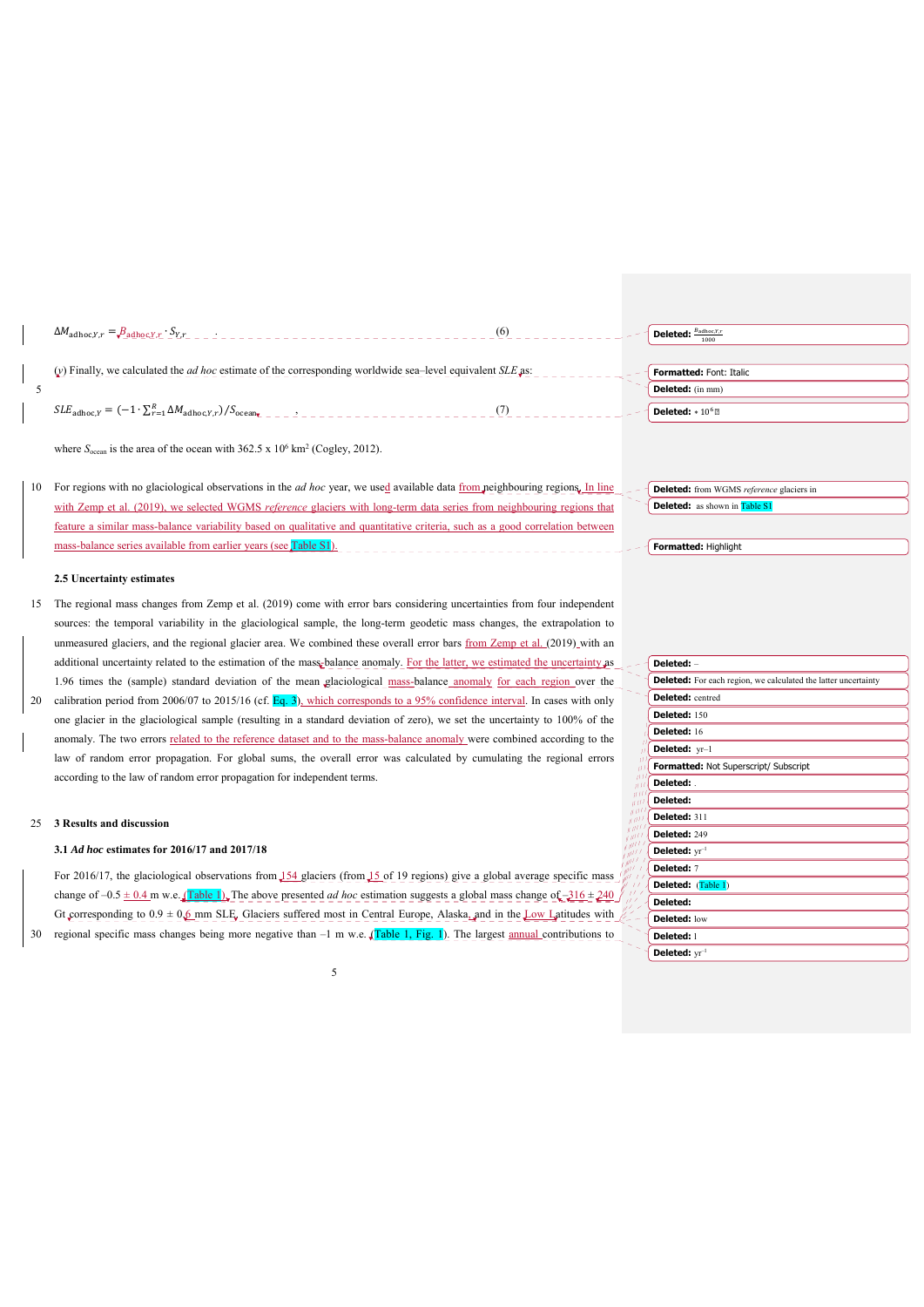global sea-level originated from Alaska ( $-115$  Gt), the Antarctic (-64 Gt), and High Mountain Asia ( $-41$  Gt). For New Zealand, the Southern Andes, and Arctic Canada North, investigators reported positive mass balances resulting – after bias  $\frac{\text{correction} - \text{in}}{\text{a net mass gain of}} = \frac{4 \text{ Gt}}{\text{c} \cdot \text{c}}$  (essentially from the latter region).

- 5 For 2017/18, data reported thus far from 103 glaciers (from 14 out of 19 regions) comprises about two third of the currently observed glaciers (Table S1). This is related to the one-year retention period that is granted to allow investigators time to properly analyse, document, and publish their data before submission to the WGMS. Based on this preliminary data, the global average specific mass change was  $-0.8 \pm 0.3$  m w.e.  $\sqrt{\text{Table 1}}$ . The *ad hoc* estimation results in a global mass change of  $-502 \pm 197$  Gt, corresponding to  $1.4 \pm 0.5$  mm SLE. Reported mass balances were negative in all regions. *Ad hoc*
- 10 estimates indicate that specific mass balances were more negative than -1 m w.e. in six regions, with New Zealand and Alaska even exceeding  $-2$  m w.e. (Table 1, Fig. 1). With respect to sea-level rise, Alaska ( $-190$  Gt) and the Canadian Arctic (North and South combined: –129 Gt) were the largest contributors in this year.
- The *ad hoc* estimates for 2016/17 and 2017/18 indicate both an annual global glacier contribution of about one millimetre 15 SLE – a benchmark that was only exceeded three times during the period from 1961/62 to 2015/16, when compared to the reference data (Fig. 2). In fact, 2017/18 featured the largest mass loss of the entire data series. The latest glaciological observations, hence, provide evidence of continued increasing global glacier mass losses since the 1980s.

## **3.2 Comparison to global reference datasets**

We calculated annual *ad hoc* estimates for all years back to 1961/62 using the period from 2006/07 to 2015/16 for anomaly 20 calculation and bias correction (Fig. 2a). These can be compared to the global reference data over the 45 years before 2006/07. We note that this is not a validation against independent data but an approach to test the ability of the glaciological sample of a given year to estimate the global glacier contribution to sea-level rise. Overall, the *ad hoc* estimates are in good agreement with the reference data but feature a slightly larger variability. The latter can be partially explained by the smaller

25 followed by a strong variability and corresponding over and underestimations during the 1980s, and relative good agreement. again in the 1970s and 1960s. The strongest deviations occur in 1963/64, 1964/65, and between 1977/78 and 1987/88 and seem to be correlated with years in which many regions had positive glaciological balances. At the same time, the variance decomposition model as used by Zemp et al. (2019) tends to reduce the variance for statistically small samples since it only extracts the common year-to-year variability found in all glaciological time series of a region. The variability (at each

sample size available for the *ad hoc* estimates. The best agreement is found over the more recent period back to 1990,

30 glacier) that is not found at other locations is assigned to the residual (i.e., the unexplained variance). Therefore, our *ad hoc* estimate is generally well suited to assess the global value of the more representative reference data. However, in years with small data samples and strong anomalies it remains arguable which of the two approaches better represents the correct global glacier mass changes. The uncertainty range of the *ad hoc* estimates is larger than that of the reference data in the most

| ٧       |   |  |
|---------|---|--|
|         | I |  |
| ×<br>۰, | I |  |

|                                              | <b>Deleted: 116</b>                                                           |              |
|----------------------------------------------|-------------------------------------------------------------------------------|--------------|
|                                              | Deleted: yr <sup>-1</sup>                                                     |              |
|                                              | Deleted: yr <sup>-1</sup>                                                     |              |
| is<br>As<br>$\ddot{\phantom{0}}$             | Deleted: 40                                                                   |              |
| W                                            | <b>Deleted:</b> $yr^{-1}$                                                     |              |
| W                                            | Deleted: and                                                                  |              |
| Ñ                                            | <b>Deleted:</b> indicating                                                    |              |
| w<br>W                                       | Deleted: 8                                                                    |              |
| W١<br>٧                                      | Deleted: $yr^{-1}$ (                                                          |              |
|                                              | Deleted: 70                                                                   |              |
| M                                            | Deleted: 13                                                                   |              |
| MЛ<br>WИ                                     | <b>Deleted:</b> less than half                                                |              |
| WИ<br>un i                                   | <b>Formatted</b>                                                              | $\ldots$ [1] |
| $\sqrt{m}$<br><b>ALTITY</b>                  | Deleted: 1                                                                    |              |
| <b>WILL</b><br>nn nn<br><b>MAIL LA</b>       | Deleted: 0                                                                    |              |
| <b>MALLA</b><br><b>MARLEY</b>                | Deleted: yr <sup>-1</sup> .                                                   |              |
| <b>CHANN</b><br><b>UNITE</b>                 | <b>Formatted</b>                                                              | [2]          |
| <b>MILLI</b><br>$\mu^{\mu\mu\tau}$           | Deleted: loss                                                                 |              |
| <b>GRAHA</b><br><b>Million</b>               | Deleted:                                                                      |              |
| www<br><b>MARTIN</b>                         | Deleted: 512                                                                  |              |
| <b>SANNA</b><br><b><i>Allin</i></b>          | Deleted: 138                                                                  |              |
| <b>ANNIS</b><br><b>ANNIN</b>                 | <b>Deleted:</b> yr <sup>-1</sup> (not considering mass changes in Antarctica) |              |
| <b><i><u>Altind</u></i></b><br><b>WILLIA</b> | Deleted: 4                                                                    |              |
| <b>MANI</b>                                  | <b>Deleted:</b> All regions reported negative                                 |              |
|                                              | <b>Deleted:</b> Regional                                                      |              |
|                                              | <b>Formatted</b>                                                              | $\dots$ [3]  |
|                                              | <b>Deleted:</b> $yr^{-1}$                                                     |              |
|                                              | <b>M<sub>III</sub></b> Deleted: seven                                         |              |
|                                              |                                                                               |              |
|                                              | $\frac{\frac{d}{d}f(x)}{d}$ Deleted: $yr^{-1}$                                |              |
|                                              | <b>Deleted:</b> north                                                         |              |
| W<br>W                                       | Deleted: south<br>$\int$ Deleted: $yr^{-1}$                                   |              |
|                                              | Deleted: biggest                                                              |              |
|                                              |                                                                               |              |
|                                              | Deleted: again<br>Deleted: s                                                  |              |
|                                              | <b>Deleted:</b> As a consequence                                              |              |
|                                              | Deleted: -                                                                    |              |
|                                              | Deleted: true                                                                 |              |
|                                              |                                                                               |              |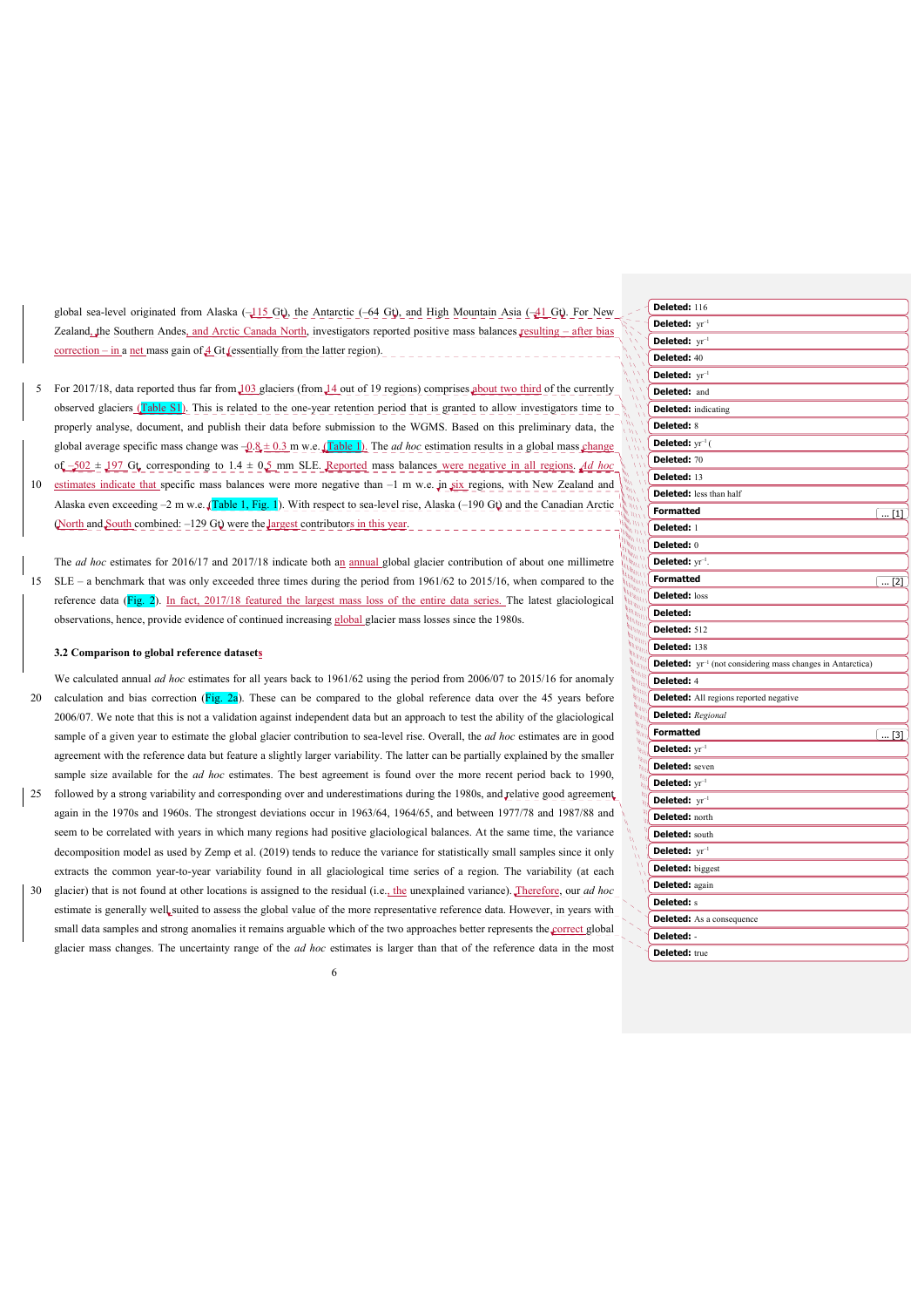recent validation period, since it combines the error bars of the reference data with those from the bias estimates. For the earlier validation periods, the uncertainty range of the reference data gets larger whereas the one from the *ad hoc* estimates is still based on reference data from the calibration period. This is arguably an artefact from the optimization of our approach to the estimation of mass changes for the most recent years 2016/17 and 2017/18.

5

The use of Zemp et al. (2019) as reference dataset has the advantage of analysing the performance of the *ad hoc* estimation at annual time resolution back to the 1960s, and allows for adjusting the reference period. We show that the *ad hoc* estimate can be sensitive to the choice of the reference period (i.e.,  $2006/07-2016/17$  in Fig. 1 and  $2003/04-2008/09$  in Fig. S3a-e) especially when it results in major changes in the glaciological sample such as the use of glaciers from neighbouring regions.

- 10 As an example, the annual *ad hoc* estimates for Arctic Canada North change from  $+8$  Gt and  $-93$  Gt (**Fig. 1c**) to  $+6$  Gt and –69 Gt (Fig. S3a) for 2016/17 and 2017/18, respectively. However, our approach can be applied to other reference datasets that provide regional mass changes for a multi-year period but without annual resolution. In Fig. S3, we demonstrate this with *ad hoc* estimations for selected regions (with large glacierization but limited data coverage in Zemp et al. (2019) and different reference datasets (Bolch et al., 2013; Gardner et al., 2013; Wouters et al., 2019). The relative difference between
- 15 the anomalies (derived from the glaciological sample) of the two *ad hoc* years are consistent but the absolute values vary between the different reference datasets (due to different mass change rates over the calibration periods). This implies that our approach allows for a regional selection of reference datasets and, hence, can be used in future consensus estimates of global glacier mass changes.

## **3.3 Lessons learned for the glaciological observation network**

20 In the field of glacier monitoring, one outstanding question is how representative the local glaciological observations for regional to global mass changes are (Fountain et al., 2009; Kaser et al., 2006). With the availability of a global reference dataset Zemp et al. (2019), the present approach allows us assessing the bias in the glaciological observations for all regions (cf. Eq. 5, basically the difference between  $B_{\text{glac}}$  and  $B_{\text{adhoc}}$  in Table 1). At a regional <u>level, the annual bias ranges</u> between –

0.6 and +0.5 m w.e. This confirms that the glaciological observations are well suited to represent the temporal variability but 25 not necessarily the absolute value of regional glacier mass changes. At global level, the bias averaged out for the areaweighted mean. However, this is rather fortuitous and can change with the use of a different reference dataset (e.g., Gardner et al., 2013; Wouters et al., 2019).

Another question is whether a glaciological observation network reduced to the long-term observation series is good enough 30 to estimate the temporal variability of global glacier mass changes. We thus performed another *ad hoc* estimate with a glaciological sample reduced to the current 41 WGMS *reference* glaciers (Fig. 2b), coming with more than 30 years of ongoing mass-balance measurements (WGMS, 2017). The WGMS *reference* glaciers provide a more stable sample over time but come at the price of a much reduced sample size. As such, the sample is reduced from  $\frac{154}{154}$  to 38 glaciers with

7

| Deleted: and                   |  |
|--------------------------------|--|
| <b>Formatted: Font: Italic</b> |  |
| Formatted: Highlight           |  |
| Formatted: Highlight           |  |
| Formatted: Highlight           |  |
| <b>Formatted: Font: Italic</b> |  |
| Formatted: Highlight           |  |
| Formatted: Highlight           |  |
| Deleted: 2                     |  |
| Deleted: )                     |  |
|                                |  |

| Deleted:,                    |
|------------------------------|
| <b>Deleted:</b> are          |
|                              |
| Deleted: The r               |
| Deleted: es                  |
| Deleted: . yr <sup>-1</sup>  |
| Deleted: but                 |
| Deleted: global (            |
| Deleted: )                   |
| Deleted: The                 |
| <b>Deleted: latter</b>       |
| <b>Deleted:</b> coincidental |
| Deleted: all                 |

**Deleted:** 150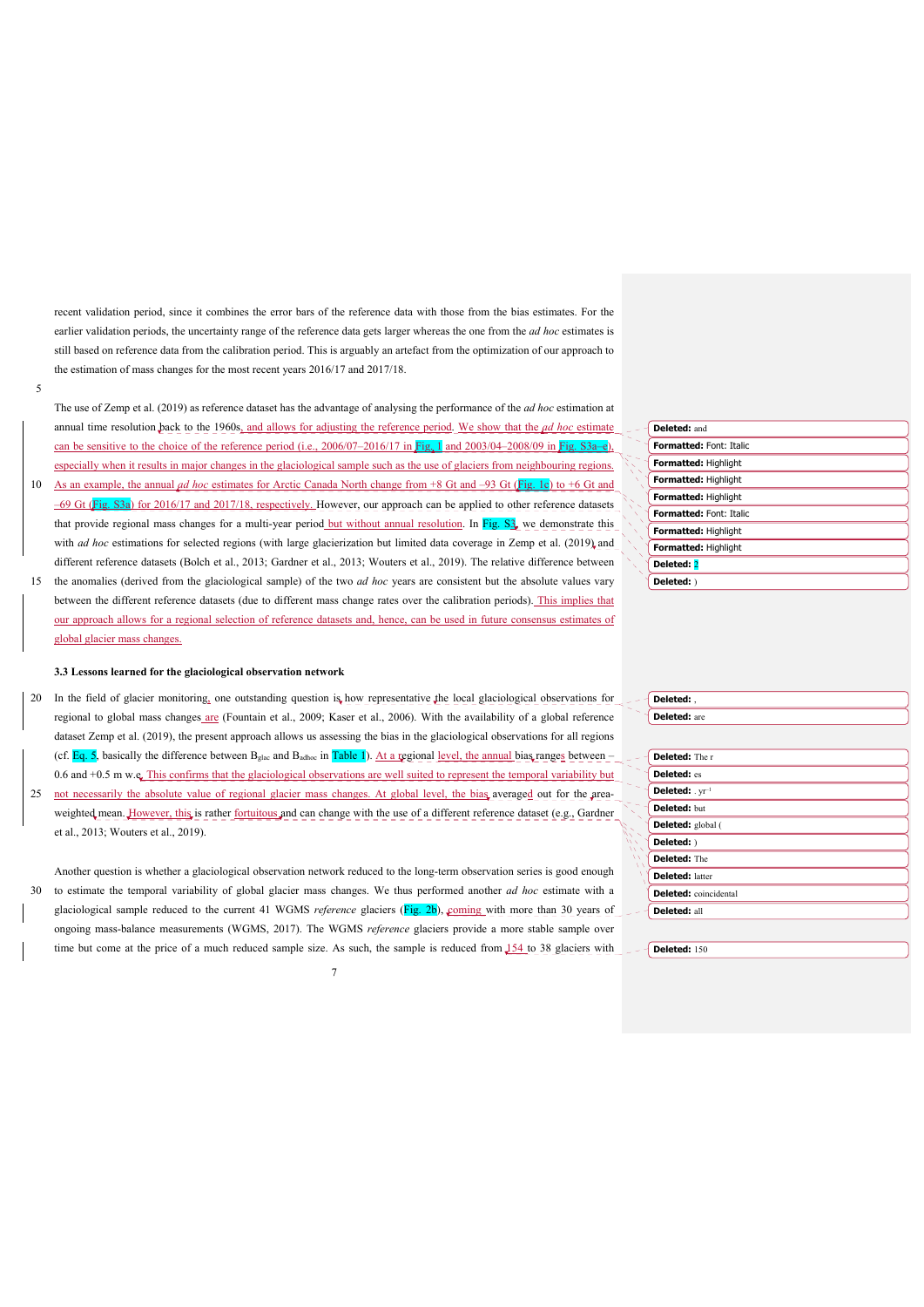observations in 2016/17 and, hence, neighbouring glaciers are needed in 10 (instead of 4) out of 19 regions (Table S1). The *ad hoc* estimates for the WGMS *reference* glacier sample from 1975/76 (i.e., the first year with *reference* glacier data from the southern hemisphere) to 2016/17 show a much-increased variability, strong offsets over certain periods, and an increased uncertainty by about 40% (Fig. 2, Fig.  $\frac{S_4}{10}$ ). This low performance suggests that – for the present approach – the WGMS 5 *reference* glacier sample alone is too small and represents too few regions for an *ad hoc* estimation of global glacier contributions to sea-level rise. It is worthwhile to note that regions with large areas of glacierization (e.g. Arctic Canada South, Russian Arctic, South Asia East & West, peripheral Greenland, and peripheral Antarctica) lack long-term massbalance series.

# **Deleted:** S2

**Deleted:** , which **Deleted:** exceeded

**Deleted:** and

**Deleted:** additional geodetic coverage

## **Formatted:** Highlight

#### **4 Conclusions and outlook**

- 10 Direct glaciological observations, as currently conducted for about 150 glaciers worldwide, are able to satisfactorily capture the temporal mass-balance variability but are often not representative of the total mass change of a region. We presented a new approach to provide *ad hoc* estimates of regional glacier mass changes for the most recent years based on the anomaly of glaciological mass-balance observations and a bias correction to a reference dataset over a common calibration period from 2006/07 to 2015/16. The *ad hoc* estimates for 2016/17 and 2017/18 indicate that global glacier mass loss has further
- 15 increased (with respect to the previous decade) and resulted in annual global glacier contributions to sea-level rise exceeding 1 mm SLE<sub>2</sub> which corresponds to more than a quarter of the currently observed sea-level rise (cf. IPCC, 2019). Our new approach allows for the timely reporting of global glacier mass changes and can be applied to a new consensus estimate as reference data, once available. To increase the accuracy of the global *ad hoc* estimates, we need to extend the glaciological sample into so far underrepresented and strongly glacierized regions such as High Mountain Asia, the Southern Andes,
- 20 Russian Arctic, Greenland or Antarctica. At the same time, we need to tap the full potential of spaceborne surveys to further improve the spatio-temporal coverage and resolution of the reference datasets.

### **Code availability**

The analytical scripts are available from the lead author on request.

#### **Data availability**

25 The full sample of glaciological observations for individual glaciers is publicly available from the WGMS (https://doi.org/10.5904/wgms-fog-2019-12). The regional and global reference datasets from Zemp et al. (2019) are available from the Zenodo repository (https://doi.org/10.5281/zenodo.3557199).

| $-$ <b>Deleted:</b> (and geodetic) |
|------------------------------------|
| <b>Deleted: 2018</b>               |
| Deleted: 11                        |
| <b>Deleted: 1492141</b>            |

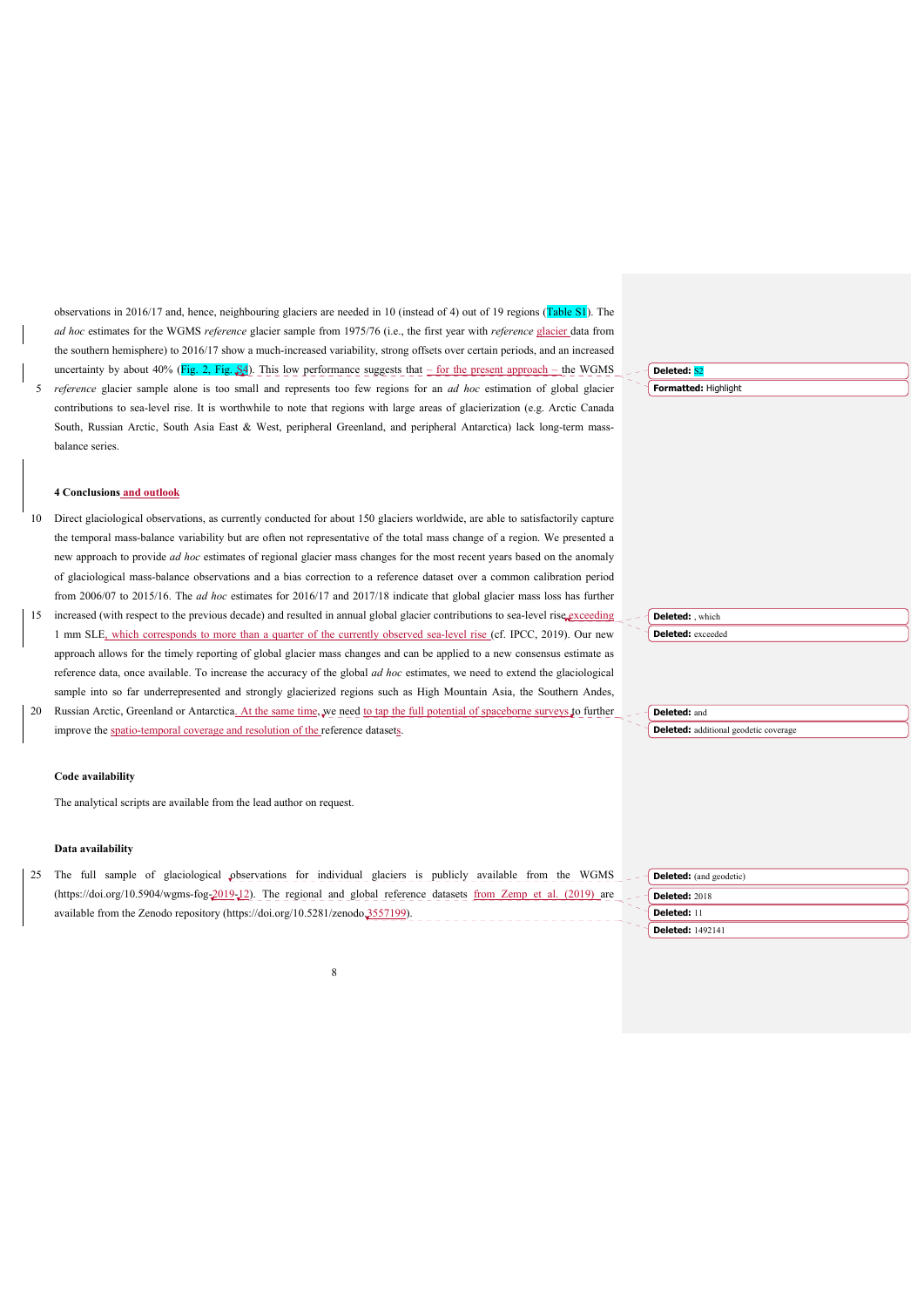#### **Supplementary material related to this article is available online at: [URL]**

#### **Author contribution**

MZ, FP, and MH developed the basic concept of the study consulting with ET and NE for statistical backup; MZ, IG, and SN compiled and quality-checked the glaciological data with the support of the WGMS collaboration network; MZ 5 performed all computations, designed the figures and wrote the manuscript. All authors commented on the manuscript.

#### **Competing interests**

The authors declare no competing interests.

## **Acknowledgements**

We are indebted to the national correspondents and principal investigators of the WGMS for sharing their observations with 10 the community. We thank R. Hock for constructive input on mass balance terminology and units, and B. Armstrong for polishing the language. This study was enabled by financial support from the Federal Office of Meteorology and Climatology MeteoSwiss within the framework of the Global Climate Observing System (GCOS) Switzerland, the Copernicus Climate Change Service (C3S) implemented by the European Centre for Medium-range Weather Forecasts (ECMWF) on behalf of the European Commission, the ESA project Glaciers\_cci (4000109873/14/I-NB), and Irstea 15 Grenoble as part of LabEx OSUG@2020.

#### **References**

Biemans, H., Siderius, C., Lutz, A. F., Nepal, S., Ahmad, B., Hassan, T., von Bloh, W., Wijngaard, R. R., Wester, P., Shrestha, A. B. and Immerzeel, W. W.: Importance of snow and glacier meltwater for agriculture on the Indo-Gangetic Plain, Nat. Sustain., 2(7), 594–601, doi:10.1038/s41893-019-0305-3, 2019.

20 Bojinski, S., Verstraete, M., Peterson, T. C., Richter, C., Simmons, A., Zemp, M., Blunt, A. and Souch, C.: The concept of Essential Climate Variables in support of climate research, applications, and policy, Bull. Am. Meteorol. Soc., 95(9), 1431– 1443, doi:10.1175/BAMS-D-13-00047.1, 2014.

Bolch, T., Sandberg Sørensen, L., Simonsen, S. B., Mölg, N., Machguth, H., Rastner, P. and Paul, F.: Mass loss of Greenland's glaciers and ice caps 2003-2008 revealed from ICESat laser altimetry data, Geophys. Res. Lett., 40(5), 875– 25 881, doi:10.1002/grl.50270, 2013.

Cogley, J. G.: Mass and energy balances of glaciers and ice sheets, in Encyclopedia of hydrological sciences, edited by M. G. Anderson and J. J. McDonnell, pp. 2555–2573, John Wiley & Sons., 2005.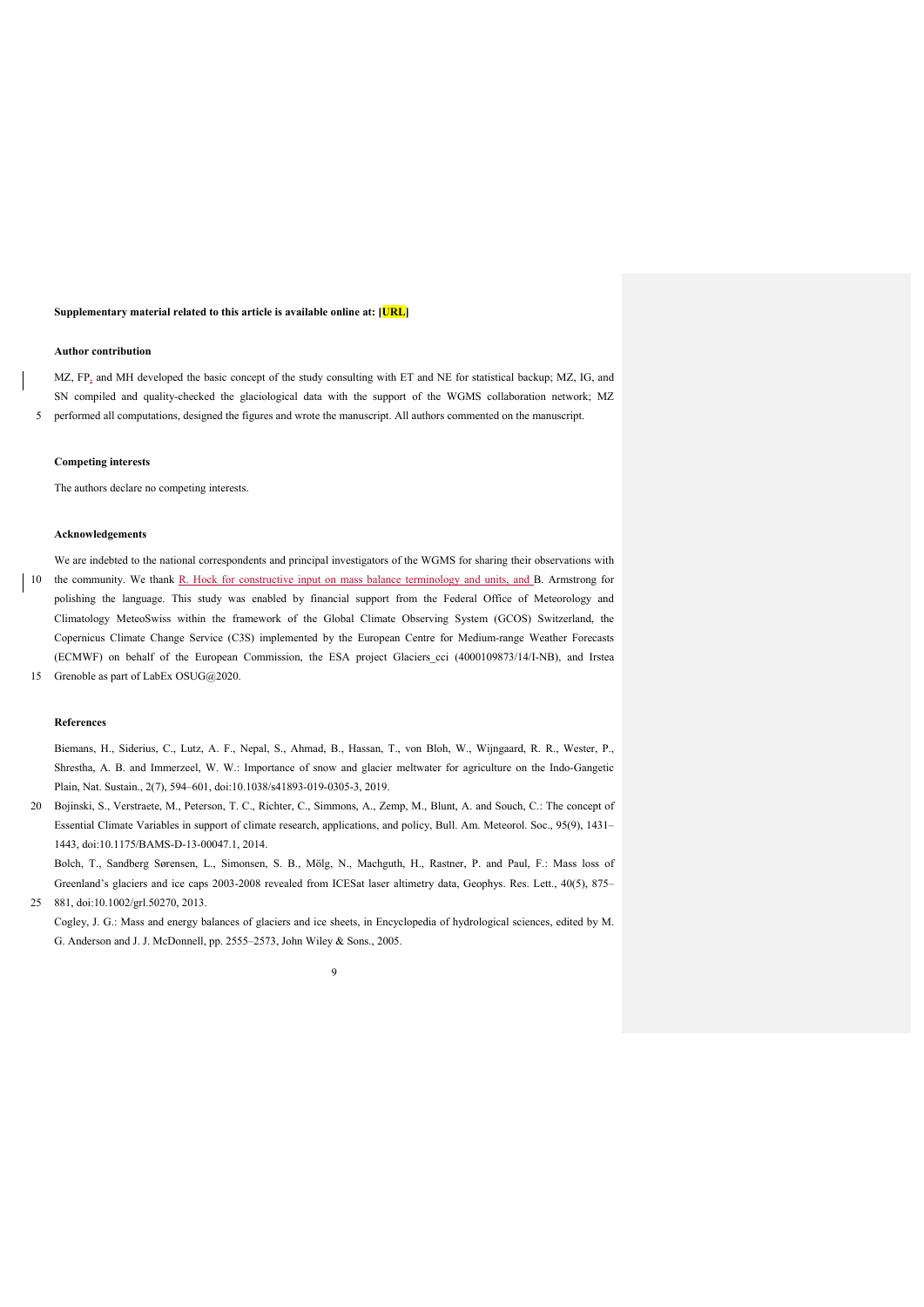Cogley, J. G.: Geodetic and direct mass-balance measurements: comparison and joint analysis, Ann. Glaciol., 50(50), 96– 100, doi:10.3189/172756409787769744, 2009.

Cogley, J. G.: Area of the Ocean, Mar. Geod., 35(4), 379–388, doi:10.1080/01490419.2012.709476, 2012.

Cogley, J. G. and Adams, W. P.: Mass balance of glaciers other than the ice sheets, J. Glaciol., 44(147), 315–325, 5 doi:10.3189/S0022143000002641, 1998.

Cogley, J. G., Hock, R., Rasmussen, L. A., Arendt, A. A., Bauder, A., Braithwaite, R. J., Jansson, P., Kaser, G., Möller, M., Nicholson, L. and Zemp, M.: Glossary of glacier mass balance and related terms. IHP-VII Technical Documents in Hydrology No. 86, IACS Contribution No. 2, UNESCO-IHP, Paris, France. [online] Available from: unesdoc.unesco.org/images/0019/001925/192525e.pdf, 2011.

10 Dyurgerov, M. B. and Meier, M. F.: Glaciers and the changing Earth system: a 2004 snapshot, Boulder CO, USA., 2005. Farinotti, D., Huss, M., Fürst, J. J., Landmann, J., Machguth, H., Maussion, F. and Pandit, A.: A consensus estimate for the ice thickness distribution of all glaciers on Earth, Nat. Geosci., 12(3), 168–173, doi:10.1038/s41561-019-0300-3, 2019. Fountain, A. G., Hoffman, M. J., Granshaw, F. and Riedel, J.: The 'benchmark glacier' concept – does it work? Lessons from the North Cascade Range, USA, Ann. Glaciol., 50(50), 163–168, doi:10.3189/172756409787769690, 2009.

15 Gardner, A. S., Moholdt, G., Cogley, J. G., Wouters, B., Arendt, A. A., Wahr, J., Berthier, E., Hock, R., Pfeffer, W. T., Kaser, G., Ligtenberg, S. R. M., Bolch, T., Sharp, M. J., Hagen, J.-O. O., van den Broeke, M. R. and Paul, F.: A Reconciled Estimate of Glacier Contributions to Sea Level Rise: 2003 to 2009, Science, 340(6134), 852–857, - - **Deleted:** (80-.) doi:10.1126/science.1234532, 2013.

Hock, R., Bliss, A., Marzeion, B., Giesen, R. H., Hirabayashi, Y., Huss, M., Radic, V. and Slangen, A. B. A.: GlacierMIP – 20 A model intercomparison of global-scale glacier mass-balance models and projections, J. Glaciol., 65(251), 453–467,

doi:10.1017/jog.2019.22, 2019.

Huss, M. and Hock, R.: Global-scale hydrological response to future glacier mass loss, Nat. Clim. Chang., 8(2), 135–140, doi:10.1038/s41558-017-0049-x, 2018.

IPCC: IPCC Special Report on the Ocean and Cryosphere in a Changing Climate. [online] Available from: 25 https://www.ipcc.ch/srocc/, 2019.

Kaser, G., Cogley, J. G., Dyurgerov, M. B., Meier, M. F. and Ohmura, A.: Mass balance of glaciers and ice caps: Consensus estimates for 1961–2004, Geophys. Res. Lett., 33(19), 1–5, doi:10.1029/2006GL027511, 2006.

Kaser, G., Grosshauser, M. and Marzeion, B.: Contribution potential of glaciers to water availability in different climate regimes, Proc. Natl. Acad. Sci., 107(47), 20223–20227, doi:10.1073/pnas.1008162107, 2010.

30 Kuhn, M., Markl, G., Kaser, G., Nickus, U. and Obleitner, F.: Fluctuations of climate and mass balance: Different responses of two adjacent glaciers, Zeitschrift für Gletscherkd. und Glazialgeol., 2, 409–416, 1985.

Letréguilly, A. and Reynaud, L.: Space and time distribution of glacier mass-balance in the Northern Hemisphere, Arct. Alp. Res., 43–50, 1990.

Marzeion, B., Kaser, G., Maussion, F. and Champollion, N.: Limited influence of climate change mitigation on short-term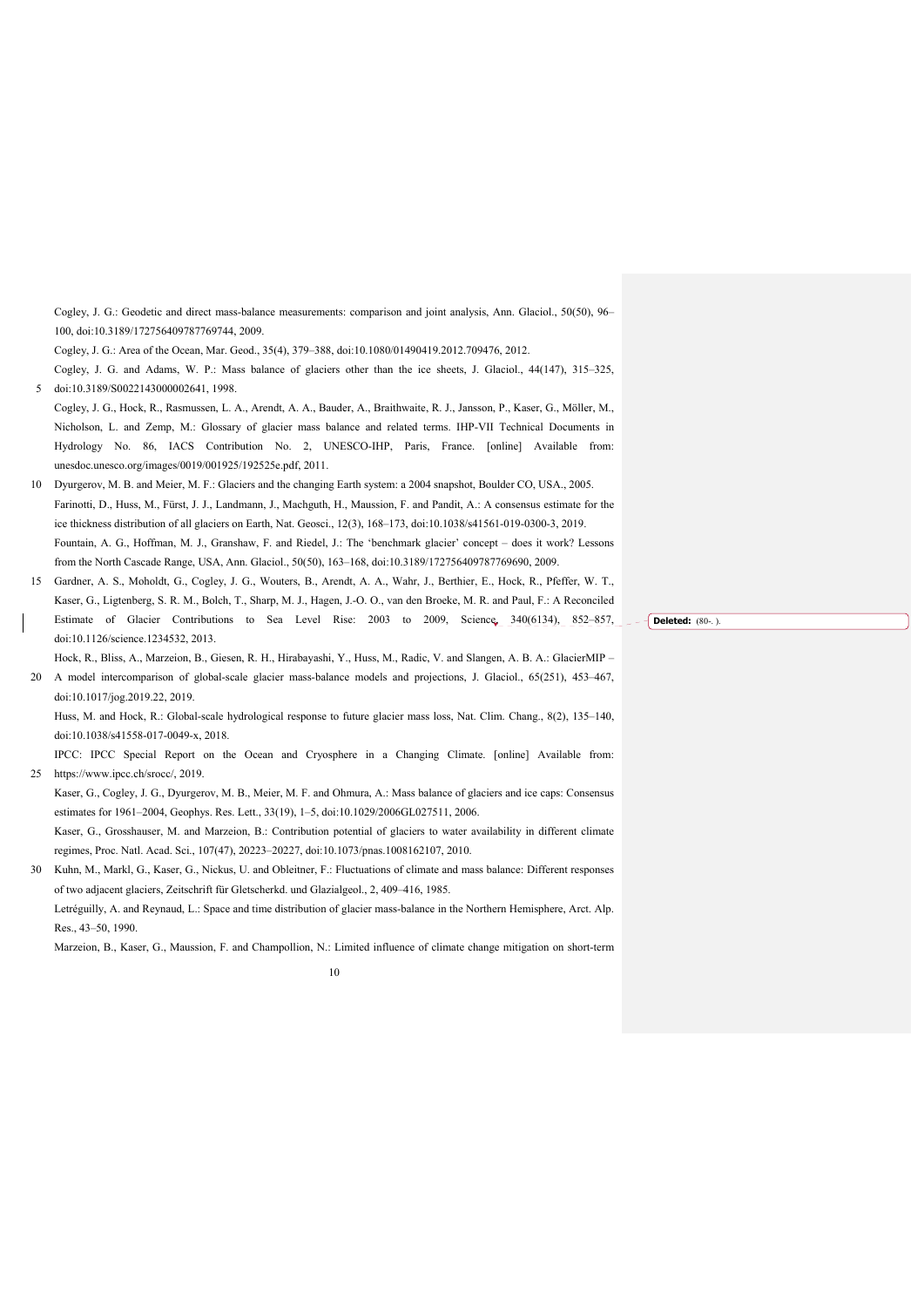|    | glacier mass loss, Nat. Clim. Chang., 8(4), 305–308, doi:10.1038/s41558-018-0093-1, 2018.                                      |                         |
|----|--------------------------------------------------------------------------------------------------------------------------------|-------------------------|
|    | Meier, M. F.: The contribution of small glaciers to sea level rise, Science, 226, 1418–1421, 1984.                             | <b>Deleted:</b> (80-.). |
|    | Ohmura, A.: Cryosphere during the twentieth century, in The State of the Planet: Frontiers and Challenges in Geophysics        |                         |
|    | Geophysical Monograph 150, IUGG Volume 19, edited by R. S. J. Sparks and C. J. Hawkesworth, pp. 239–257., 2004.                |                         |
|    | 5 Pritchard, H. D.: Asia's shrinking glaciers protect large populations from drought stress, Nature, 569(7758), 649–654,       |                         |
|    | doi:10.1038/s41586-019-1240-1, 2019.                                                                                           |                         |
|    | RGI: Randolph Glacier Inventory - a dataset of global glacier outlines: version 6.0, technical report., 2017.                  |                         |
|    | Trupin, A. S., Meier, M. F. and Wahr, J. M.: Effect of melting glaciers on the Earth's rotation and gravitational field: 1965- |                         |
|    | 1984, Geophys. J. Int., 108(1), 1–15, doi:10.1111/j.1365-246X.1992.tb00835.x, 1992.                                            |                         |
| 10 | UNFCCC: Paris Agreement, , 27 [online] Available from: https://unfccc.int/process-and-meetings/the-paris-agreement/the-        |                         |
|    | paris-agreement, 2016.                                                                                                         |                         |
|    | Vincent, C., Fischer, A., Mayer, C., Bauder, A., Galos, S. P., Funk, M., Thibert, E., Six, D., Braun, L. and Huss, M.:         |                         |
|    | Common climatic signal from glaciers in the European Alps over the last 50 years, Geophys. Res. Lett., 44, 1376–1383,          |                         |
|    | doi:10.1002/2016GL072094, 2017.                                                                                                |                         |
| 15 | WGMS: Global Glacier Change Bulletin No. 2 (2014-2015), edited by M. Zemp, S. U. Nussbaumer, I. Gärtner-Roer, J.               |                         |
|    | Huber, H. Machguth, P. F., and M. Hoelzle, ICSU(WDS) / IUGG(IACS)/ UNEP / UNESCO / WMO, World Glacier                          |                         |
|    | Monitoring Service. Publication based on database version: doi:10.5904/wgms-fog-2017-10., Zurich, Switzerland. [online]        |                         |
|    | Available from: http://wgms.ch/ggcb/, 2017.                                                                                    |                         |
|    | WGMS: Fluctuations of Glaciers Database, World Glacier Monitoring Service, digital media, doi:10.5804/wgms-fog-2019-           | Deleted:                |
| 20 | 12, 2019.                                                                                                                      |                         |
|    | Wouters, B., Gardner, A. S. and Moholdt, G.: Global Glacier Mass Loss During the GRACE Satellite Mission (2002-2016),          |                         |
|    | Front. Earth Sci., 7, doi:10.3389/feart.2019.00096, 2019.                                                                      |                         |
|    | Zemp, M., Frey, H., Gärtner-Roer, I., Nussbaumer, S. U., Hoelzle, M., Paul, F., Haeberli, W., Denzinger, F., Ahlstrøm, A.      |                         |
|    | P., Anderson, B., Bajracharya, S. R., Baroni, C., Braun, L. N., Cáceres, B. E., Casassa, G., Cobos, G., Dávila, L. R., Delgado |                         |
| 25 | Granados, H., Demuth, M. N., Espizua, L., Fischer, A., Fujita, K., Gadek, B., Ghazanfar, A., Hagen, J.-O., Holmlund, P.,       |                         |
|    | Karimi, N., Li, Z., Pelto, M. S., Pitte, P., Popovnin, V. V., Portocarrero, C., Prinz, R., Sangewar, C. V., Severskiy, I.,     |                         |
|    | Sigurðsson, O., Soruco, A., Usubaliev, R. and Vincent, C.: Historically unprecedented global glacier decline in the early 21st |                         |
|    | century, J. Glaciol., 61(228), 745-762, doi:10.3189/2015JoG15J017, 2015.                                                       |                         |
|    | Zemp, M., Huss, M., Thibert, E., Eckert, N., McNabb, R., Huber, J., Barandun, M., Machguth, H., Nussbaumer, S. U.,             |                         |
| 30 | Gärtner-Roer, I., Thomson, L., Paul, F., Maussion, F., Kutuzov, S. and Cogley, J. G.: Global glacier mass changes and their    |                         |
|    | contributions to sea-level rise from 1961 to 2016, Nature, 568(7752), 382-386, doi:10.1038/s41586-019-1071-0, 2019.            |                         |

Zemp, M., Huss, M., Thibert, E., Eckert, N., McNabb, R., Huber, J., Barandun, M., Machguth, H., Nussbaumer, S. U., Gärtner-Roer, I., Thomson, L., Paul, F., Maussion, F., Kutuzov, S. and Cogley, J. G.: Author Correction: Global glacier mass changes and their contributions to sea-level rise from 1961 to 2016, Nature, doi:10.1038/s41586-019-1889-5, 2020.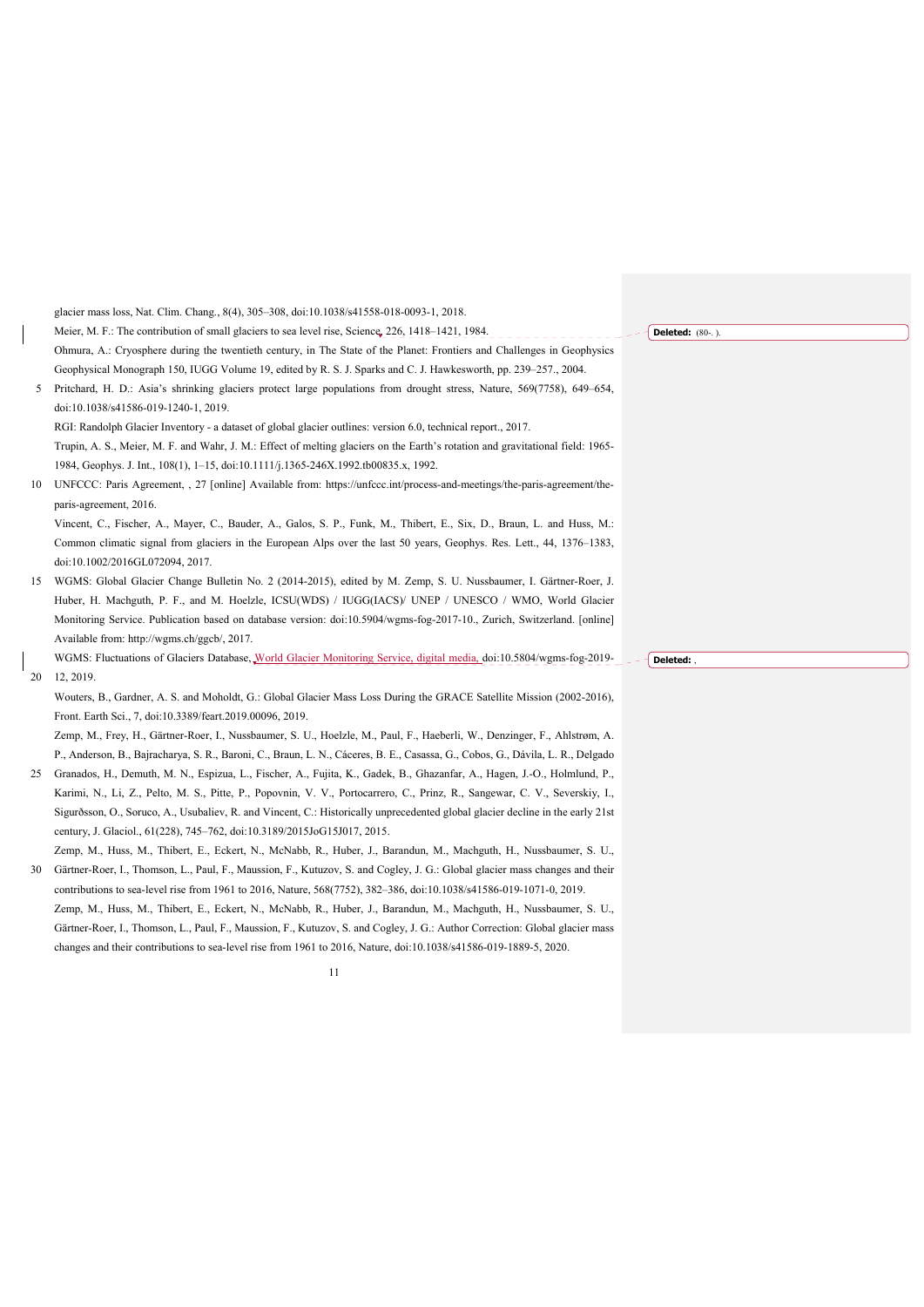$\mathbb{L} = \mathbb{L} = \mathbb{L} \xrightarrow{\mathbb{R}} \mathbb{C}$  $\Sigma = -1$ <u> 22222222</u> **Table 1** *Ad hoc* estimates of glacier mass changes in 2016/17 and 2017/18. For both years, the table shows glacier areas (S) based on RGI <u>6.0 (2017)</u> and corrected for annual area change rates from Zemp et al. (2019),

 $\begin{array}{cccccccccccccc} \bot & \bot & \bot & \bot & \bot & \bot & \bot \end{array}$ 

 $= -1$ 

| Region                      | Area $(km2)$ |         | Specific mass change (m w.e.) $\angle$ $\angle$ $\angle$ $\angle$ $\angle$ $\angle$ $\angle$ |                                                |         |                         | Mass change $(G_{\bigcup}$ __ |                 |  |
|-----------------------------|--------------|---------|----------------------------------------------------------------------------------------------|------------------------------------------------|---------|-------------------------|-------------------------------|-----------------|--|
|                             | S 2017       | S 2018  | $B_{\rm{glac}} 2017$                                                                         | $B_{\text{adhoc}} 2017$ $B_{\text{glac}} 2018$ |         | $B_{\text{adhoc}} 2018$ | $\Delta M 2017$               | $\Delta M 2018$ |  |
| 01 Alaska                   | 83.395       | 82,978  | $-1.18$                                                                                      | $-1.37\pm0.63$                                 |         | $-1.85 - 2.29 \pm 0.56$ | $-115+53$                     | $-190+47$       |  |
| 02 Western Canada & USA     | 13,661       | 13,583  |                                                                                              | $-0.54 - 0.68 \pm 1.05$                        |         | $-0.65 - 0.85 \pm 0.74$ | $-9\pm14$                     | $-12\pm 10$     |  |
| 03 Arctic Canada North      | 103,860      | 103,787 | 0.03                                                                                         | $0.07 \pm 0.99$                                |         | $-0.82 - 0.90 \pm 0.87$ | $8 + 103$                     | $-93±91$        |  |
| 04 Arctic Canada South      | 40,332       | 40,299  |                                                                                              | $-0.22 - 0.22 \pm 1.18$                        |         | $-0.82 - 0.90 \pm 0.78$ | $-9+48$                       | $-36\pm31$      |  |
| 05 Greenland                | 77,946       | 77,210  |                                                                                              | $-0.41 - 0.27 \pm 0.65$                        |         | $-0.33 - 0.44 \pm 0.60$ | $-21\pm50$                    | $-34\pm 46$     |  |
| 06 Iceland                  | 10,383       | 10,343  |                                                                                              | $-0.29 - 0.11 \pm 0.76$                        | $-0.05$ | $0.14 \pm 0.99$         | $-1\pm8$                      | $1\pm10$        |  |
| 07 Svalbard & Jan Mayen     | 32,546       | 32,458  |                                                                                              | $-0.59 - 0.57 \pm 0.64$                        |         | $-0.62 - 0.69 \pm 0.46$ | $-18\pm 21$                   | $-23\pm 15$     |  |
| 08 Scandinavia              | 2,830        | 2,822   |                                                                                              | $-0.03 - 0.09 \pm 1.35$                        |         | $-1.44 - 1.48 \pm 0.86$ | $0\pm 4$                      | $-4\pm 2$       |  |
| 09 Russian Arctic           | 51,138       | 51,097  |                                                                                              | $-0.72 - 0.69 \pm 0.45$                        |         | $-0.82 - 0.80 \pm 0.45$ | $-35\pm 23$                   | $-41\pm 23$     |  |
| 10 North Asia               | 2,348        | 2,337   |                                                                                              | $-0.90 - 0.67 \pm 0.76$                        |         | $-0.39 - 0.17 \pm 0.64$ | $-2+2$                        | $0\pm 2$        |  |
| 11 Central Europe           | 1,820        | 1,800   |                                                                                              | $-1.64 - 1.60 \pm 0.81$                        |         | $-1.44 - 1.43 \pm 1.06$ | $-3\pm 2$                     | $-3\pm2$        |  |
| 12 Caucasus & Middle East   | 1,196        | 1,189   |                                                                                              | $-0.84 - 0.89 \pm 0.90$                        |         | $-0.22 - 0.28 \pm 1.67$ | $-1\pm1$                      | $0\pm 2$        |  |
| 13 Central Asia             | 48,061       | 47,972  |                                                                                              | $-0.77 - 0.39 \pm 0.76$                        |         | $-0.51 - 0.11 \pm 0.59$ | $-19+37$                      | $-5±29$         |  |
| 14 South Asia West          | 31,876       | 31,755  |                                                                                              | $-0.90 - 0.34 \pm 0.69$                        | $-0.39$ | $0.17 \pm 0.55$         | $-11\pm 22$                   | $5 + 18$        |  |
| 15 South Asia East          | 13,765       | 13,695  |                                                                                              | $-1.07 - 0.77 \pm 1.02$                        |         | $-1.37 - 1.10 \pm 0.44$ | $-11 \pm 14$                  | $-15±6$         |  |
| 16 Low Latitudes            | 1,867        | 1,840   |                                                                                              | $-1.06 - 1.13 \pm 1.53$                        |         | $-0.37 - 0.29 \pm 1.78$ | $-2\pm 3$                     | $-1\pm 3$       |  |
| 17 Southern Andes           | 28,528       | 28,476  |                                                                                              | $0.37 - 0.13 \pm 4.43$                         |         | $-0.64 -1.11 \pm 2.11$  | $-4\pm 126$                   | $-32\pm 60$     |  |
| 18 New Zealand              | 849          | 841     | 0.41                                                                                         | $0.13 \pm 1.78$                                |         | $-2.34 - 2.62 \pm 1.77$ | $0\pm 2$                      | $-2+2$          |  |
| 19 Antarctic & Subantarctic | 122,822      | 122,464 |                                                                                              | $-0.28 - 0.52 \pm 1.16$                        |         | $-0.13 - 0.16 \pm 1.14$ | $-64\pm143$                   | $-20 \pm 140$   |  |
| Global total, excl. 05 & 19 | 468,455      | 467,272 |                                                                                              | $-0.53 - 0.49 \pm 0.40$                        |         | $-0.91 - 0.96 \pm 0.28$ | $-231 \pm 186$                | $-449 \pm 131$  |  |
| Global total                | 669,223      | 666,946 |                                                                                              | $-0.47 - 0.47 \pm 0.36$                        |         | $-0.70 - 0.75 \pm 0.29$ | $-316\pm 240$                 | $-502 \pm 197$  |  |

|                         | Deleted: 1                                                                             |
|-------------------------|----------------------------------------------------------------------------------------|
|                         | Page Break-                                                                            |
|                         | Formatted: Justified, Indent: Left: 0 cm, Hanging: 1.27 cm,<br>Line spacing: 1.5 lines |
|                         | Deleted:                                                                               |
|                         | Deleted: $(B)$                                                                         |
|                         | <b>Formatted: Subscript</b>                                                            |
|                         | <b>Formatted: Subscript</b>                                                            |
| $\mu_{NN}$<br>$\mu$     | <b>Deleted:</b> , excl. Antarctica for 2017/18                                         |
| $\mu_{\mu\nu}$<br>11111 | Formatted: Not Highlight                                                               |
| WU<br>$\mu$             | Deleted: 7                                                                             |
| m<br>$\mu$              | Deleted: 4                                                                             |
| $\frac{1}{2}$<br>W      | <b>Deleted:</b> per year                                                               |
| u١<br>W١                | <b>Deleted: 8</b>                                                                      |
|                         | <b>Deleted:</b> , updated 2019/07/26.                                                  |
|                         | Deleted: $yr^{-1}$                                                                     |
|                         | Deleted: yr <sup>-1</sup>                                                              |

10

<u>. . . . . . . . . . .</u>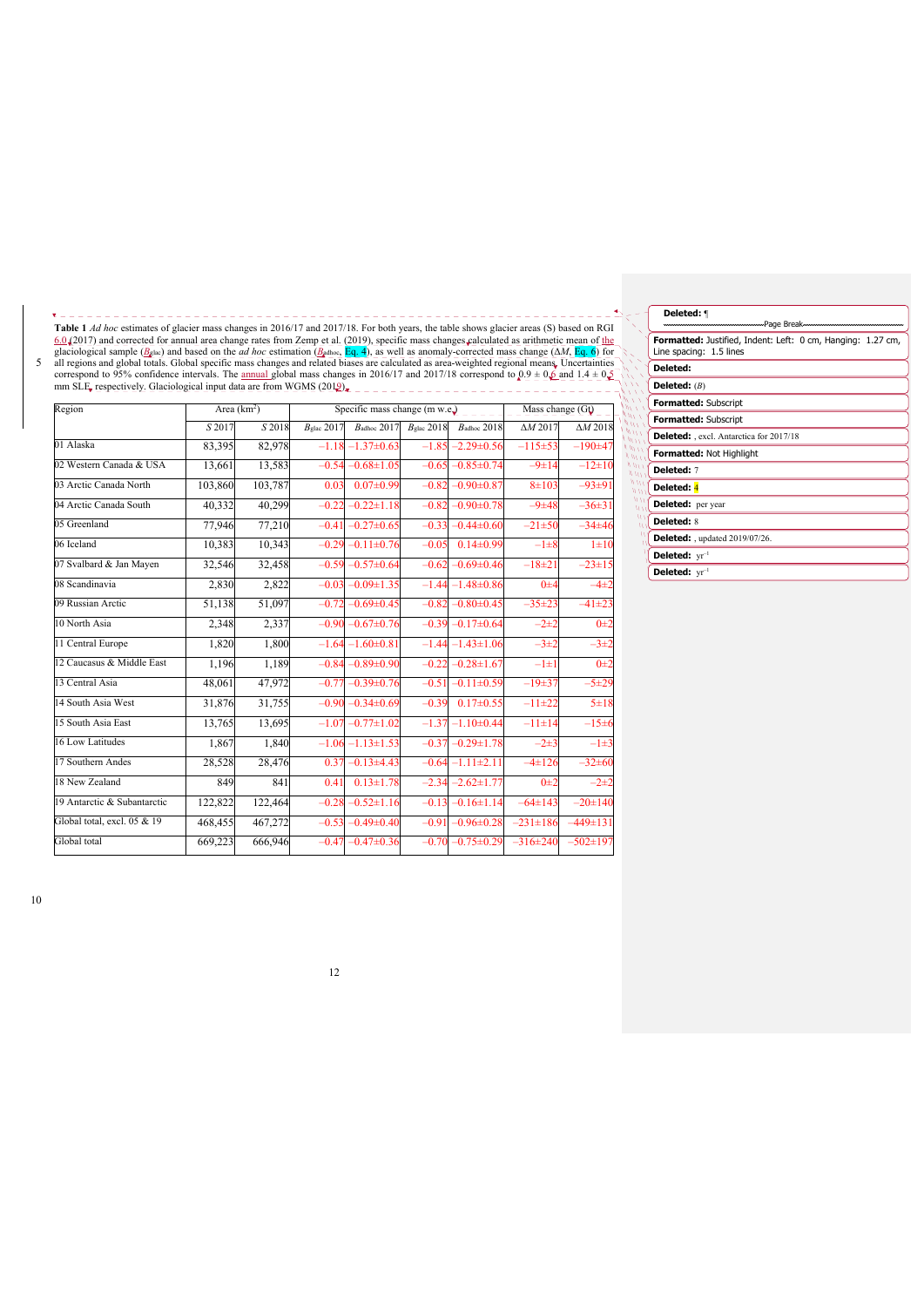

**Figure 1** *Ad hoc* estimates of regional mass changes in 2016/17 and 2017/18. The regional (a-s) and global (t) bar plots show the annual specific mass changes (in m w.e.) with related error bars (indicating 95% confiden

| Deleted: Zemp et al.                                                                                     |
|----------------------------------------------------------------------------------------------------------|
| <b>Formatted:</b> Font color: Red                                                                        |
| Formatted: Font color: Red, Superscript                                                                  |
| Formatted: Font color: Red                                                                               |
| <b>Deleted:</b> The plots show specific mass changes in m w.e. yr <sup>-1</sup> with<br>the exception of |
| Deleted: t                                                                                               |
| <b>Deleted:</b> indicating                                                                               |
| Deleted: yr <sup>1</sup>                                                                                 |
|                                                                                                          |

13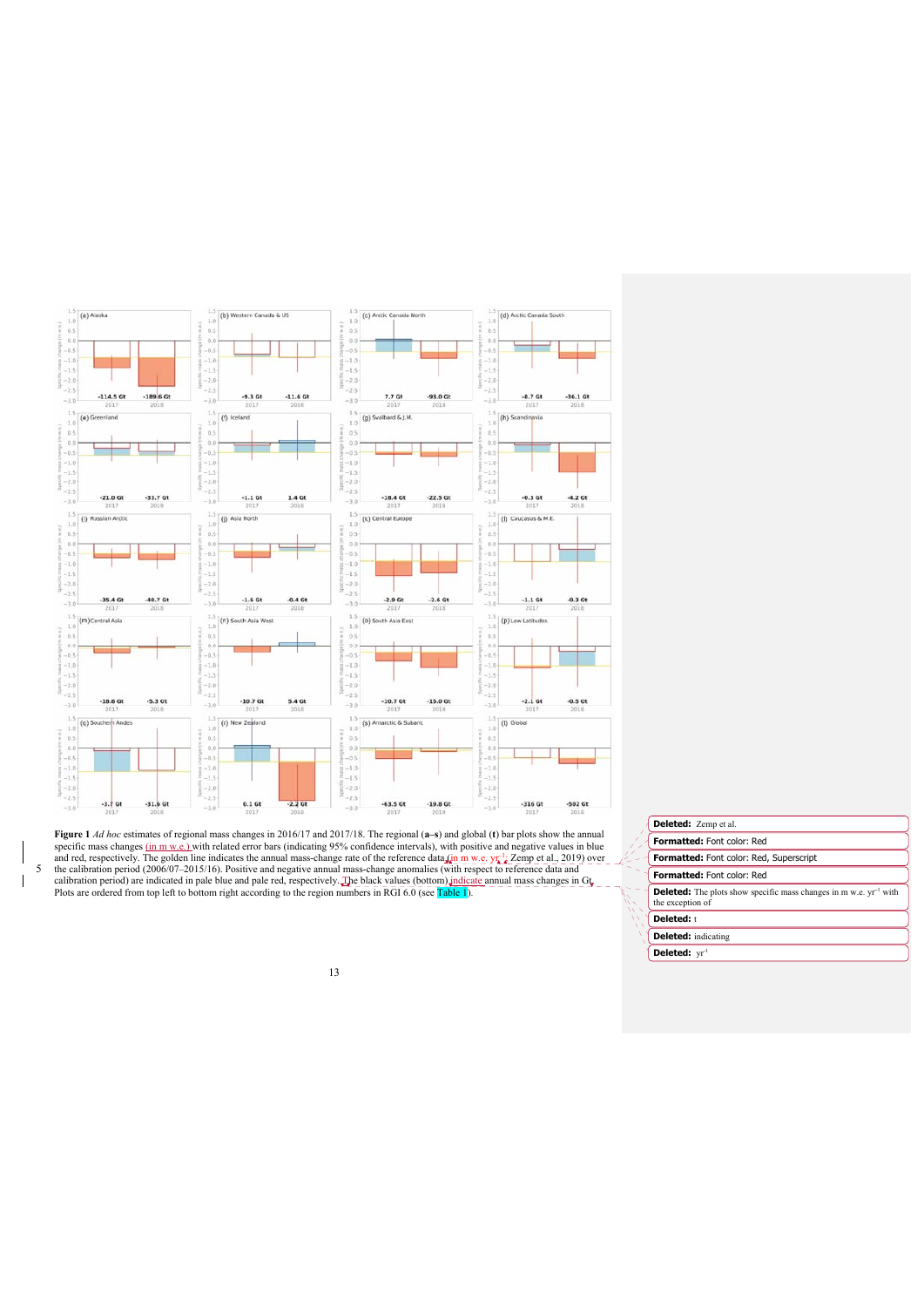

Figure 2 Global glacier contributions to sea-level rise from 1961/62 to 2017/18. (a) Full glaciological sample: annual mass-changes (left<br>y-axis) and global sea-level equivalents (right y-axis) are shown with related error 5 confidence intervals. The *ad hoc* estimates (orange), based on the full glaciological samples of corresponding years, are shown with <u>annual values of</u> the reference dataset (blue) by Zemp et al. (2019), which was used

| Deleted: A                     |
|--------------------------------|
| <b>Deleted:</b> rates          |
|                                |
| <b>Deleted: S</b>              |
| <b>Formatted: Font: Italic</b> |

14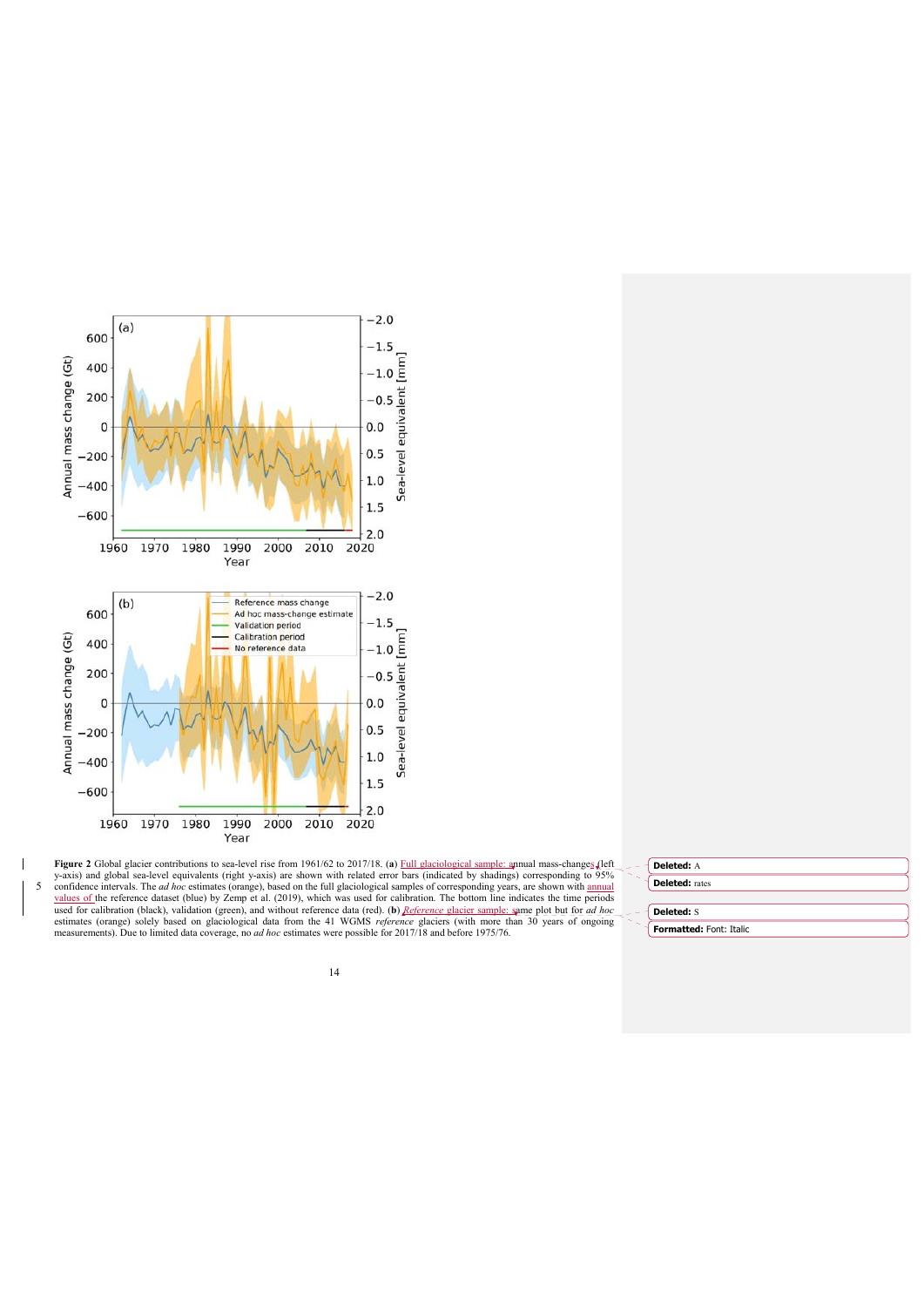Table S2 Overview on regional data availability and complementary data series from neighbouring regions. The table shows the overall number of glaciers with glaciological (glac) and geodetic (geod) observations as availab

 $\overline{\phantom{a}}$ 

 $\mathbb T$ 

 $\overline{\phantom{a}}$ 

| Region                      | Complementary mass-balance series                   | Zemp et al.  | 2017           | 2017           | 2018           | 2018           |
|-----------------------------|-----------------------------------------------------|--------------|----------------|----------------|----------------|----------------|
|                             |                                                     | (2019)       | all            | ref            | all            | ref            |
|                             |                                                     | glac / geod  | glac           | glac           | glac           | glac           |
| 01 Alaska                   | Place, Helm, Peyto, Columbia 2057, Rainbow, South   | 26/1,220     | $\overline{4}$ | 3              | $\mathcal{P}$  |                |
|                             | Cascasde (all 02)                                   |              |                |                |                |                |
| 02 Western Canada & USA     | Gulkana, Wolverine, Lemon Creek (all 01)            | 55/95        | 14             | 6              | 9              | $\overline{2}$ |
| 03 Arctic Canada North      | Midtre Lovenbreen.                                  | 17/6         | $\overline{4}$ | $\overline{4}$ | $\Omega$       | $\Omega$       |
|                             | Austre Broeggerbreen (all 07)                       |              |                |                |                |                |
| 04 Arctic Canada South      | White Glacier (03), Meighen Ice Cap (03), Devon Ice | 9/11         | $\mathbf{0}$   | $\Omega$       | $\Omega$       | $\Omega$       |
|                             | Cap NW (03), Melville South Ice Cap (03), Midtre    |              |                |                |                |                |
|                             | Lovenbreen (07), Austre Broeggerbreen (07)          |              |                |                |                |                |
| 05 Greenland                | Storglaciaeren (08), Storbreen (08), White (03)     | 13/1,206     | 3              | $\Omega$       | $\mathbf{1}$   | $\Omega$       |
| 06 Iceland                  | Storglaciaeren, Storbreen (08)                      | 16/283       | 9              | $\Omega$       | 6              | $\mathbf{0}$   |
| 07 Svalbard & Jan Mayen     | Storglaciaeren, Engabreen, Langfjordjoek. (all 08)  | 21/1,110     | 10             | $\overline{2}$ | 7              | $\overline{2}$ |
| 08 Scandinavia              | none                                                | 57/1,047     | 18             | 8              | 11             | 8              |
| 09 Russian Arctic           | Midtre Lovenbreen.                                  | 3/373        | $\mathbf{0}$   | $\mathbf{0}$   | $\Omega$       | 0              |
|                             | Austre Broeggerbreen (all 07)                       |              |                |                |                |                |
| 10 North Asia               | Ts. Tuyuksu (13), Urumqi No. 1 (13)                 | 19/11        | $\Omega$       | $\mathbf{0}$   | $\mathbf{0}$   | $\mathbf{0}$   |
| 11 Central Europe           | none                                                | 77/1,451     | 51             | 11             | 36             | 9              |
| 12 Caucasus & Middle East   | Argentiere, Saint Sorlin, Sarennes, Gries, Gietro,  | 12/362       | $\overline{2}$ | $\mathbf{1}$   | $\overline{2}$ |                |
|                             | Allalin, Silvretta, Vernagt, Hintereis, Kesselwand, |              |                |                |                |                |
|                             | Careser (all 11)                                    |              |                |                |                |                |
| 13 Central Asia             | Leviy Aktru (10), Maliy Aktru (10), Vodopadniy No.  | 42/4,314     | 12             | $\overline{2}$ | 11             | $\overline{2}$ |
|                             | 125 (10), Chhota Shigri (14), Hamtah (14), Parlung  |              |                |                |                |                |
|                             | No. 94 (15), Mera (15)                              |              |                |                |                |                |
| 14 South Asia West          | Ts. Tuyuksu, Urumqi No. 1 (all 13)                  | 11/3,631     | $\Omega$       | $\mathbf{0}$   | $\mathbf{0}$   | $\mathbf{0}$   |
| 15 South Asia East          | Ts. Tuyuksu, Urumqi No. 1 (all 13)                  | 21/1.182     | 6              | $\mathbf{0}$   | 3              | $\Omega$       |
| 16 Low Latitudes            | Echaurren Norte, Martial Este (all 17)              | 14/49        | 7              | $\mathbf{0}$   | 5              | $\Omega$       |
| 17 Southern Andes           | Yanamarey, Artesonraju, Zongo, Charquini Sur,       | 14/2,331     | $\mathbf Q$    | 1              | 7              | $\Omega$       |
|                             | Antizana 15α, Conejeras (all 16)                    |              |                |                |                |                |
| 18 New Zealand              | Echaurren Norte, Martial Este (all 17)              | 5/439        | $\overline{2}$ | $\mathbf{0}$   | $\overline{2}$ | $\Omega$       |
| 19 Antarctic & Subantarctic | Echaurren Norte, Martial Este (all 17)              | 20/6         | $\overline{3}$ | $\mathbf{0}$   | 1              | $\Omega$       |
| Global total                |                                                     | 452 / 19,127 | 154            | 38             | 103            | 25             |

**Formatted:** Not Highlight

**Deleted:** 07

**Deleted:** -26

**Deleted:** Storglaciären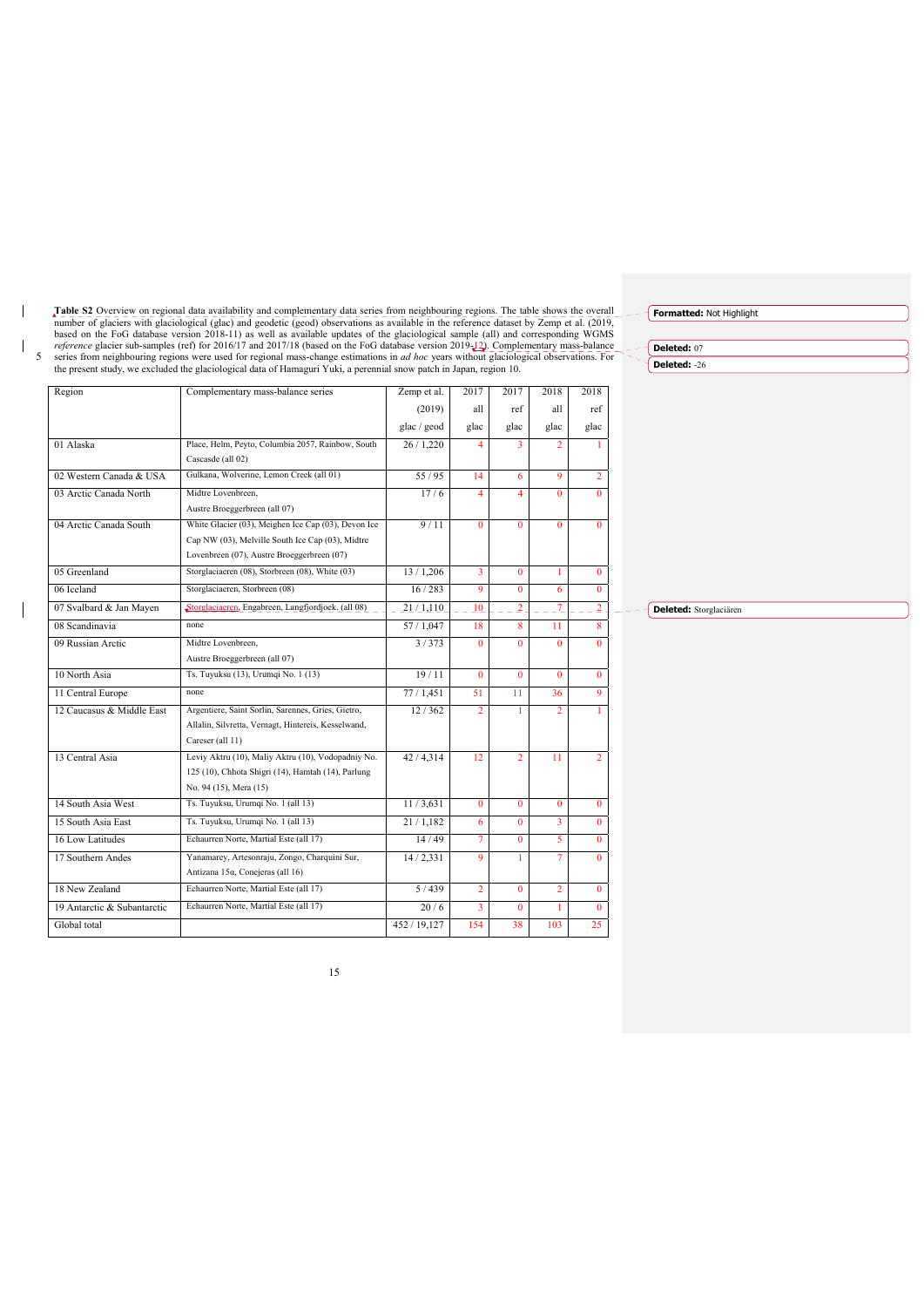**Table S2** *Ad hoc* estimates of regional mass changes for 2016/17 and 2017/18 according to different regression models. Specific mass changes (*B*adhoc) are shown for *ad hoc* estimates (Eq. 4) with slope *m* equal to 1 (as used in Table 1) and with *m* as derived from linear regressions (as shown in Fig. S2), together with corresponding differences (Δ*B*) for both years. Large values for Δ*B* are found in regions with small slopes and low correlation coefficients (e.g. New Zealand).

5

| Region                      | $m = 1$                 |                         | $m$ from regression     |                         | $\Lambda$       |                 |  |
|-----------------------------|-------------------------|-------------------------|-------------------------|-------------------------|-----------------|-----------------|--|
|                             | $B_{\text{adhoc}} 2017$ | $B_{\text{adhoc}} 2018$ | $B_{\text{adhoc}} 2017$ | $B_{\text{adhoc}} 2018$ | $\Delta B$ 2017 | $\Delta B$ 2018 |  |
|                             | (m w.e.)                | (m w.e.)                | (m w.e.)                | (m w.e.)                | (m w.e.)        | (m w.e.)        |  |
| 01 Alaska                   | $-1.37$                 | $-2.29$                 | $-1.24$                 | $-1.92$                 | $-0.13$         | $-0.37$         |  |
| 02 Western Canada & USA     | $-0.68$                 | $-0.85$                 | $-0.78$                 | $-0.84$                 | 0.10            | $-0.01$         |  |
| 03 Arctic Canada North      | 0.07                    | $-0.90$                 | $-0.07$                 | $-0.82$                 | 0.14            | $-0.08$         |  |
| 04 Arctic Canada South      | $-0.22$                 | $-0.90$                 | $-0.28$                 | $-0.84$                 | 0.06            | $-0.06$         |  |
| 05 Greenland                | $-0.27$                 | $-0.44$                 | $-0.49$                 | $-0.55$                 | 0.22            | 0.11            |  |
| 06 Iceland                  | $-0.11$                 | 0.14                    | $-0.17$                 | 0.03                    | 0.06            | 0.11            |  |
| 07 Svalbard & Jan Mayen     | $-0.57$                 | $-0.69$                 | $-0.58$                 | $-0.71$                 | 0.01            | 0.02            |  |
| 08 Scandinavia              | $-0.09$                 | $-1.48$                 | $-0.09$                 | $-1.46$                 | 0.00            | $-0.02$         |  |
| 09 Russian Arctic           | $-0.69$                 | $-0.80$                 | $-0.65$                 | $-0.74$                 | $-0.04$         | $-0.06$         |  |
| 10 North Asia               | $-0.67$                 | $-0.17$                 | $-0.52$                 | $-0.30$                 | $-0.15$         | 0.13            |  |
| 11 Central Europe           | $-1.60$                 | $-1.43$                 | $-1.59$                 | $-1.42$                 | $-0.01$         | $-0.01$         |  |
| 12 Caucasus & Middle East   | $-0.89$                 | $-0.28$                 | $-0.90$                 | $-0.45$                 | 0.01            | 0.17            |  |
| 13 Central Asia             | $-0.39$                 | $-0.11$                 | $-0.25$                 | $-0.13$                 | $-0.14$         | 0.02            |  |
| 14 South Asia West          | $-0.34$                 | 0.17                    | $-0.12$                 | 0.00                    | $-0.22$         | 0.17            |  |
| 15 South Asia East          | $-0.77$                 | $-1.10$                 | $-0.49$                 | $-0.59$                 | $-0.28$         | $-0.51$         |  |
| <b>16 Low Latitudes</b>     | $-1.13$                 | $-0.29$                 | $-1.07$                 | $-0.71$                 | $-0.06$         | 0.42            |  |
| 17 Southern Andes           | $-0.13$                 | $-1.11$                 | $-0.26$                 | $-1.11$                 | 0.13            | 0.00            |  |
| 18 New Zealand              | 0.13                    | $-2.62$                 | $-0.59$                 | $-0.89$                 | 0.72            | $-1.73$         |  |
| 19 Antarctic & Subantarctic | $-0.52$                 | $-0.16$                 | $-0.20$                 | $-0.12$                 | $-0.32$         | $-0.04$         |  |

|                                            | Formatted: Not Highlight                         |
|--------------------------------------------|--------------------------------------------------|
| Š                                          | <b>Formatted:</b> Font: Italic, Font color: Auto |
| a.<br>Ŵ                                    | Formatted: Font color: Auto                      |
|                                            | Formatted: Font color: Auto                      |
| WO V<br>$\eta_{UV}$                        | Formatted: Font: Italic, Font color: Auto        |
| $\mu_{\mu\nu}$<br>$\mu$                    | Formatted: Font color: Auto, Subscript           |
| m <sup>q</sup><br>$\mu$                    | Formatted: Font: Italic                          |
| WИ.<br>$\mu$                               | Formatted: Highlight                             |
| $N_{11}$<br>Â,<br>h<br>WO.                 | <b>Formatted: Font: Italic</b>                   |
| <b>Vo</b><br>$\mathbf{M}$<br><b>MARTIN</b> | Formatted: Highlight                             |
| WILL 11<br>МW                              | Formatted: Font: Italic                          |
| WW 1<br>MILL A                             | <b>Formatted: Highlight</b>                      |
| $\mu$<br>ww                                | Formatted: Font: Italic                          |
| Wи.<br>WИ                                  | Deleted: $yr^{-1}$                               |
| M١<br>١W                                   | Deleted: $yr^{-1}$                               |
| ш<br>w                                     | Deleted: $yr^{-1}$                               |
| ١١                                         | Deleted: $yr^{-1}$                               |
|                                            | Deleted: $yr^{-1}$                               |
|                                            | Deleted: $yr^{-1}$                               |
|                                            |                                                  |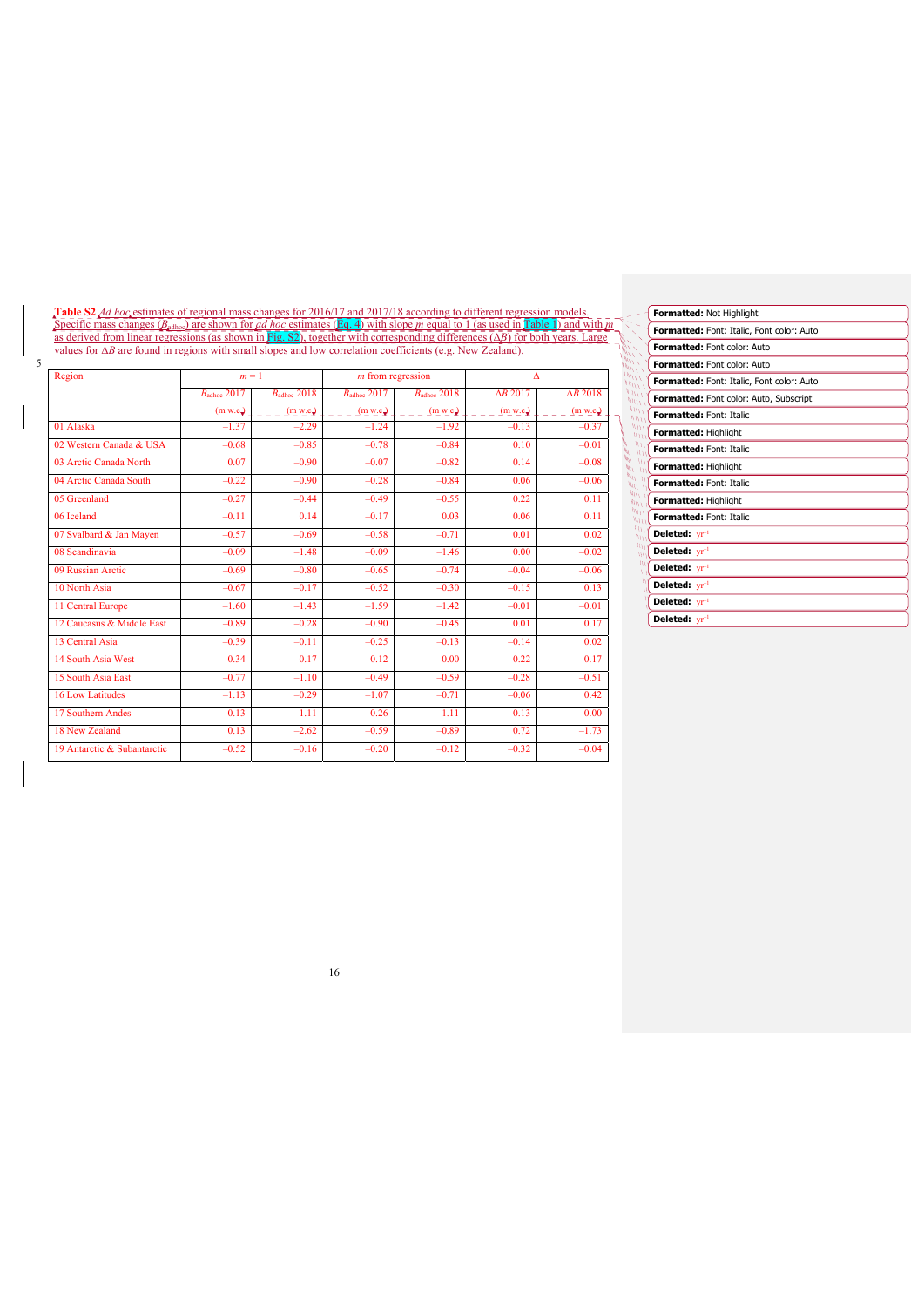

**Figure S1** *Ad hoc* estimation of regional mass changes exemplified with glaciological data from Hintereisferner (HEF), Vernagtferner (VGT), and Kesselwandferner (KWF) located in the Ötztal, Austria. **(a–c)** Vertical mass-bal

- 5 lower horizontal axis) for the reference period from 2006/07 to 2015/16 (light blue) corresponding arithmetic average (dark blue) for the three glaciers. Gla (S, upper horizontal axis). **(d)** Boxplots showing mean (green triangle), median (orange line), and distribution of annual means (avg) and annual standard deviations (stdv) of both mass balance (B) and mass-balance anomaly ( $\beta$ ) glaciological sample (i.e., HEF, VGT, KWF) over the observation period (i.e., from  $2006/07$  to  $2015/16$ ).
- 10 annual mass balance of the three glaciers was  $-0.82$  m w.e. and β by definition is zero over the reference period. Note that the mean annual standard deviation of the mass-balance anomalies ( $\beta_{\text{std}}$ ) is typically smaller than the one of the mass balance  $(B_{\text{staty}})$  here by about three times). For this reason, we expect the anomaly approach to perform better than a simple bias correction. **(e)** Plots of glacier mass balance versus mass-balance anomaly (β<sub>ανα</sub>) for the glaciological sample (green) circles), the reference data by Zemp et al. (2019, blue squares), and the *ad hoc* estimate (orange circles). The latter (orange,
- 15 cf. **Eq. 4**) is basically obtained by vertically shifting the regression of the glaciological sample (green line with slope and intercept  $\overline{b} = -0.82$  m w.e.) to given at the bottom of plot).

| 전 사<br>i |  |
|----------|--|
|          |  |

|                                                    | Formatted: Font: Bold                         |
|----------------------------------------------------|-----------------------------------------------|
|                                                    | Formatted: Font: Italic                       |
|                                                    | <b>Formatted: Font: Not Italic</b>            |
| лN                                                 | <b>Formatted:</b> Font: Bold, Not Italic      |
| ηW                                                 | <b>Formatted: Font: Bold</b>                  |
| all<br>أألور                                       | Formatted: Font: Bold, Not Italic             |
| البر<br>all                                        | Formatted: Font: Not Italic                   |
| pl<br>m                                            | Formatted: Font: Not Italic                   |
| all<br><b>And</b>                                  | Formatted: Font: Bold, Not Italic             |
| ann<br><b>ANITE</b>                                | Formatted: Font: Not Italic                   |
| <b>Antill</b><br><b>ANITE</b>                      | <b>Formatted: Font: Not Italic</b>            |
| <b>SHALL</b><br><b>ABRILLE</b>                     | <b>Formatted:</b> Font: Not Italic            |
| <b>SANNI</b><br><b>SOUTH</b>                       | <b>Formatted:</b> Font: Not Italic            |
| <b>SOUL</b><br><b>CALINAI</b>                      | Formatted: Font: Not Italic, Highlight        |
| <b>Connun</b><br><b>College III</b>                | Formatted: Font: Not Italic                   |
| <b>College</b><br><b>SANALLE AND REAL PROPERTY</b> | Formatted: Font: Not Italic                   |
| <b>SURFERE</b><br><b>CANNIS</b>                    | <b>Formatted:</b> Font: Not Italic            |
| <b>CAMPLES</b><br><b>TANITA</b>                    | Formatted: Font: Not Italic                   |
| <b>CAMPLES</b><br><b>Contain</b>                   | <b>Formatted:</b> Font: Not Italic            |
| <b>Contain</b><br><b>CALLES</b>                    | <b>Formatted:</b> Font: Not Italic, Subscript |
| al III I<br>a ili I                                | <b>Formatted:</b> Font: Not Italic            |
| y jil I<br>ull!!!                                  | <b>Formatted: Font: Not Italic</b>            |
| a al III<br><b>A MILLE</b>                         | <b>Formatted: Font: Not Italic</b>            |
| a utili i<br><b>COMMUNITY</b>                      | Formatted: Font: Not Italic, Subscript        |
| <b>MILLE</b><br>ø#                                 | Formatted: Font: Not Italic                   |
| a port                                             | Formatted: Font: Bold, Not Italic             |
|                                                    | <b>Formatted: Font: Not Italic</b>            |
|                                                    | Formatted: Font: Not Italic, Subscript        |
| <b>IF All</b>                                      | <b>Formatted: Font: Not Italic</b>            |
| i <sup>ø 111</sup>                                 | <b>Formatted: Font: Not Italic</b>            |
| $e^{\mu t}$<br>$\theta^{y(t)}$                     | Formatted: Font: Not Italic                   |
| g jir r<br>yI1I<br>$f$ <sup>11</sup>               | <b>Formatted: Font: Not Italic</b>            |
| 1<br>-11<br>$^{\mu}$                               | <b>Formatted:</b> Font: Not Italic, Highlight |
|                                                    | Formatted: Font: Not Italic                   |
|                                                    | <b>Formatted:</b> Font: Not Italic            |
|                                                    | <b>Formatted:</b> Font: Not Italic            |
|                                                    | <b>Formatted: Font: Not Bold</b>              |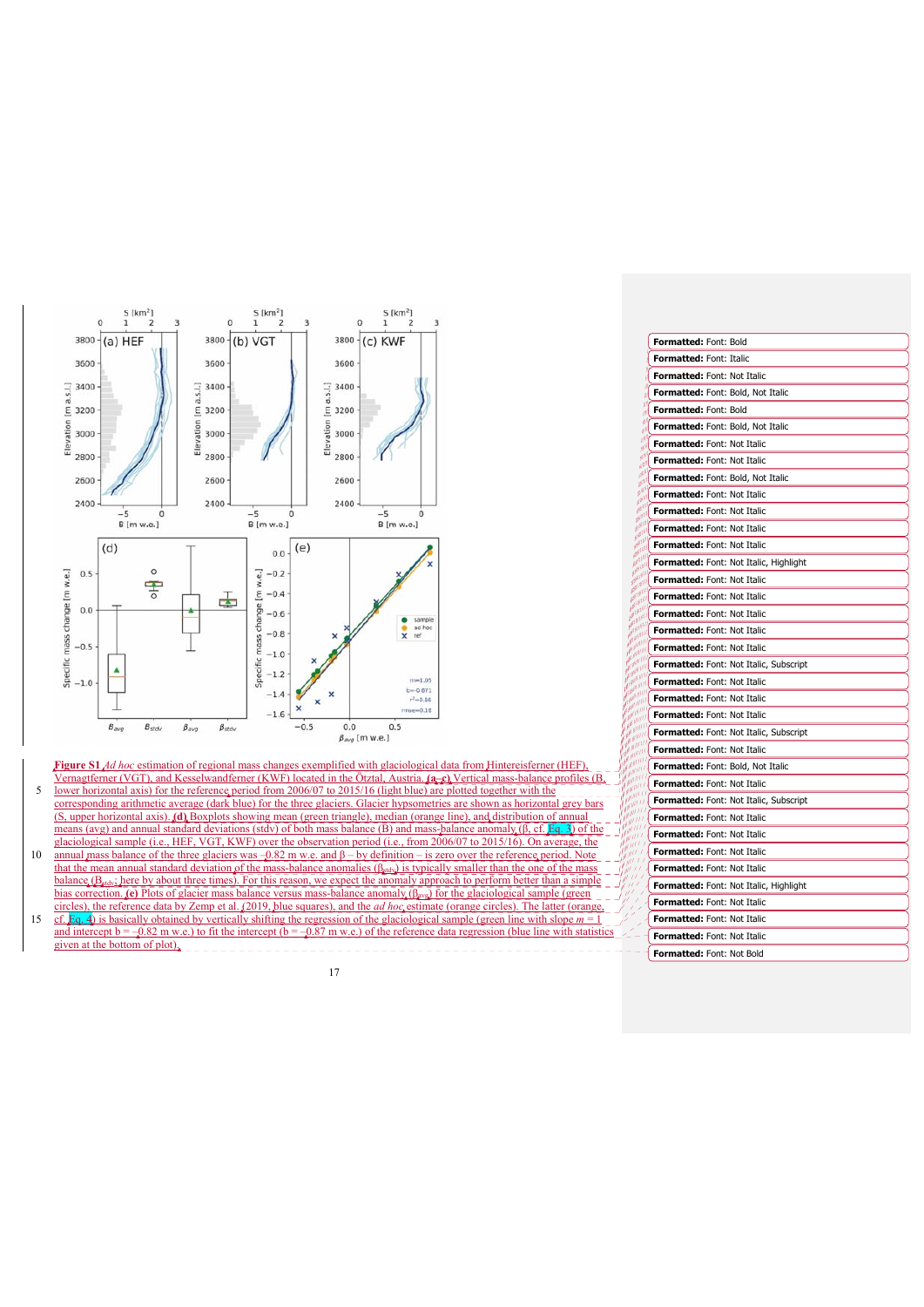

|                              | <b>Formatted: Font: Bold</b>         |  |  |
|------------------------------|--------------------------------------|--|--|
|                              | <b>Formatted: Font: Bold</b>         |  |  |
| H                            | <b>Formatted: Font: Italic</b>       |  |  |
| $\overline{1}$<br>πı         | <b>Formatted: Font: Italic</b>       |  |  |
| пI<br>                       | <b>Formatted: Font: Italic</b>       |  |  |
| $\mu$ H<br>$\mu$ $\mu$       | Formatted: Font: Italic, Superscript |  |  |
|                              | Formatted: Font: Italic              |  |  |
| uni<br>                      | <b>Formatted: Font: Italic</b>       |  |  |
| 11 I I<br>yT                 | <b>Formatted: Font: Italic</b>       |  |  |
| 11 T T<br>777                | Formatted: Highlight                 |  |  |
| $^{\prime\prime}$<br>u i     | Formatted: Highlight                 |  |  |
| Formatted: Font: Italic<br>Î |                                      |  |  |
|                              | Formatted: Highlight                 |  |  |
|                              | Formatted: Highlight                 |  |  |
|                              |                                      |  |  |

anomalies over the reference period from 2006/07 to 2015/16. For all regions  $(a-s)$ , linear regressions (blue line) are plotted<br>with corresponding statistics (slope m, intercept h, coefficient of determination  $r_s^2$ , and right bottom of the plots. *Ad hoc* estimates for 2016/17 and 2017/18 are shown for *m* = 1 (orange dots) – as used in Fig. 1 10 and Table 1 – and for *m* as derived from the regression (red crosses); corresponding values are compared in Table S2. Plots are ordered from top left to bottom right according to the region numbers in RGI 6.0 (see Table 1).

5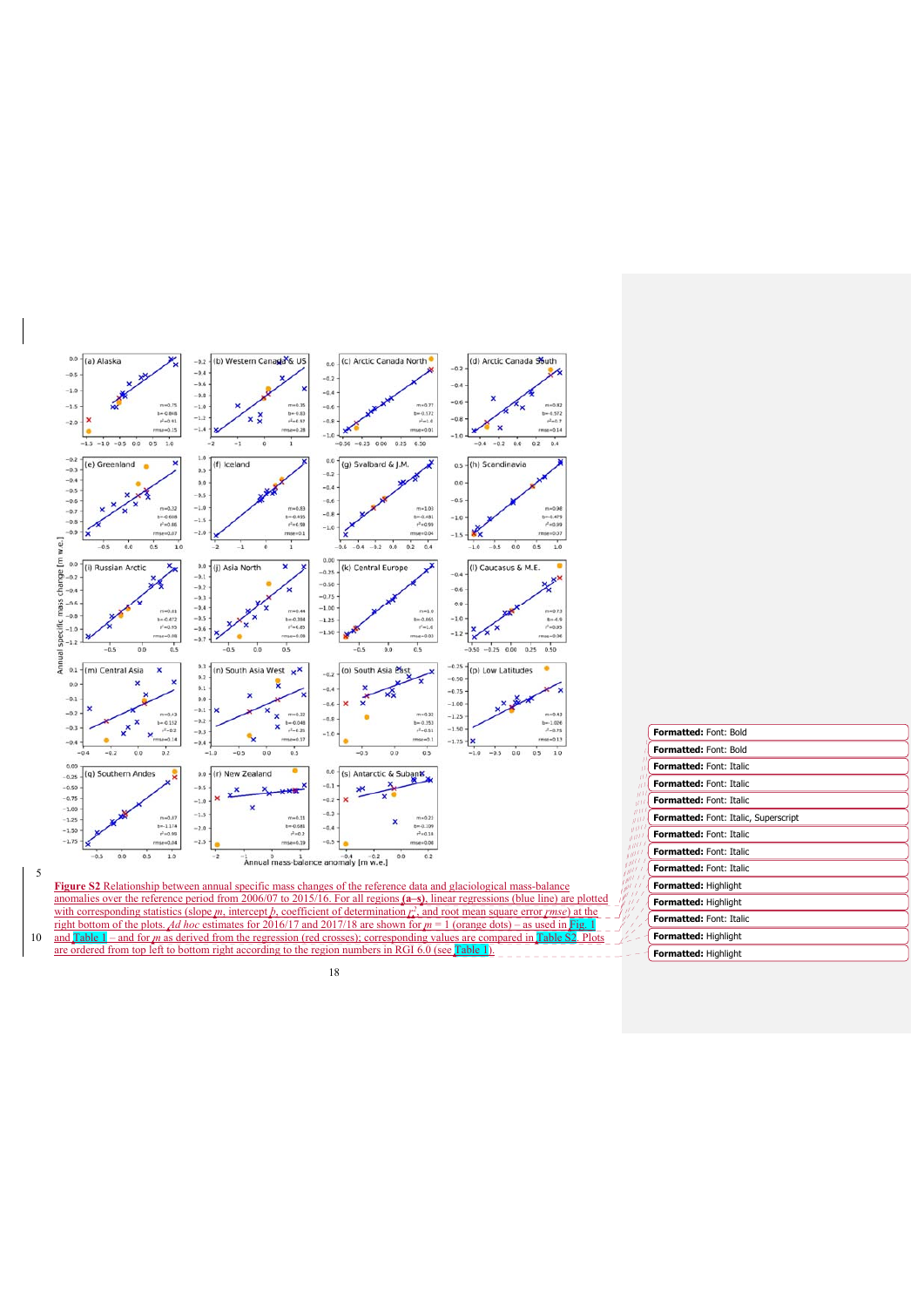

Figure \$3.4d hoc estimates of selected regional mass changes in 2016/17 and 2017/18 based on different reference datasets. The plots (a-e) in the left column correspond to plots in Fig. 1 using Zemp et al. (2019) as refer different mass-change rates in the reference datasets. For Greenland (**d, i, n**), no *ad hoc* estimate were calculated for 2017/18 because the glaciological observations are from a glacier without data in the reference periods.

|                     | <b>Deleted:</b> are identical with corresponding |
|---------------------|--------------------------------------------------|
| <b>Deleted: and</b> |                                                  |
|                     |                                                  |

**Deleted: S1** 

**Formatted:** Highlight **Deleted:** e **Formatted:** Font: Bold **Formatted:** Font: Italic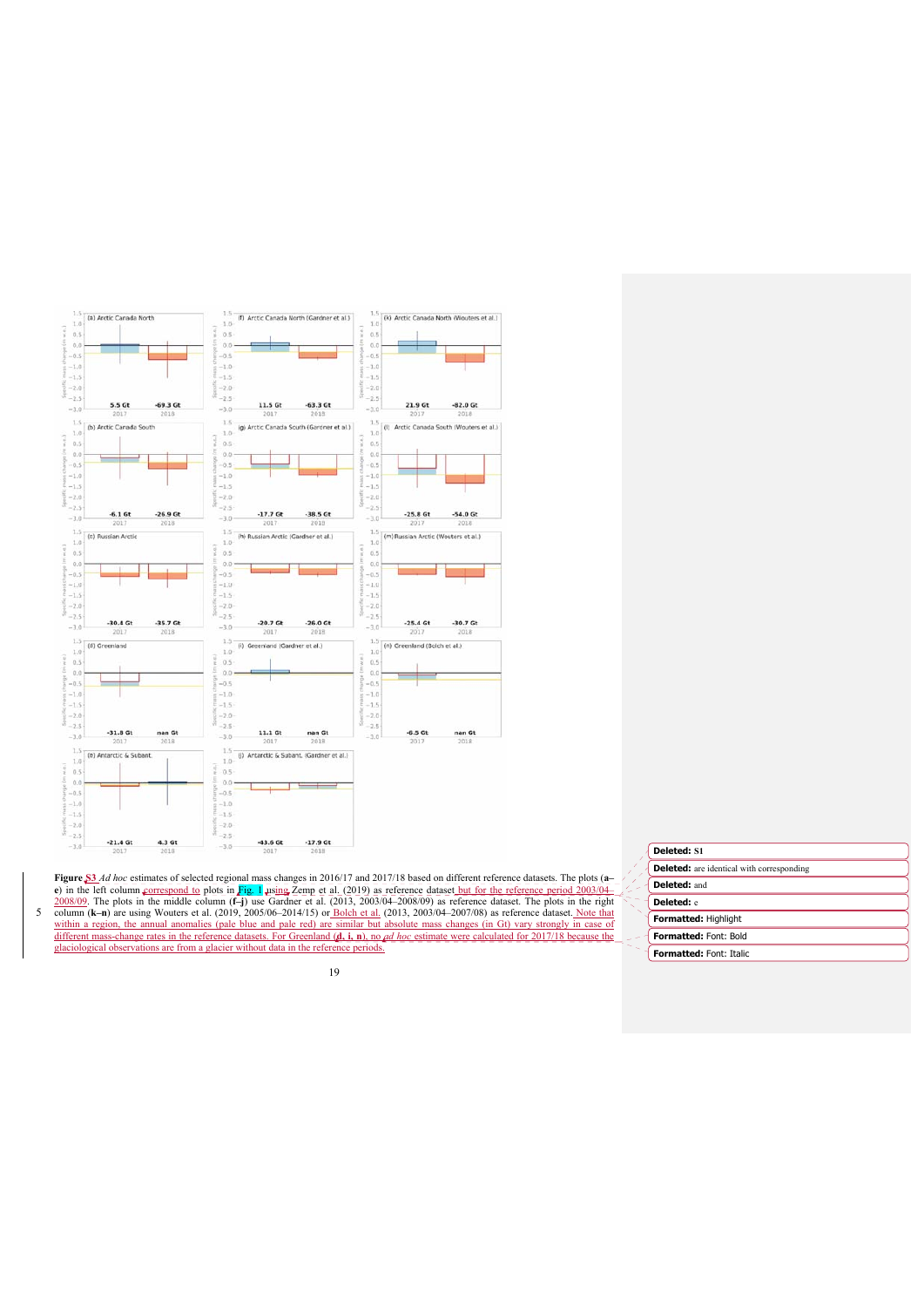

**Figure \$4 Annual global mass changes in comparison between the** *ad hoc* **estimates of this study and the reference dataset by Zemp et al. (2019). The comparison is shown for the** *ad hoc* **estimates as based on the full gla** سمبر<br>سر

| <b>Deleted: S2</b> |
|--------------------|
|                    |

| Peleteu, 34           |
|-----------------------|
| Deleted: G            |
| Deleted:              |
| <b>Deleted:</b> rates |
| <b>Deleted: ure</b>   |
| Deleted: 1            |
| Formatted: Highlight  |

 $\overline{\phantom{a}}$